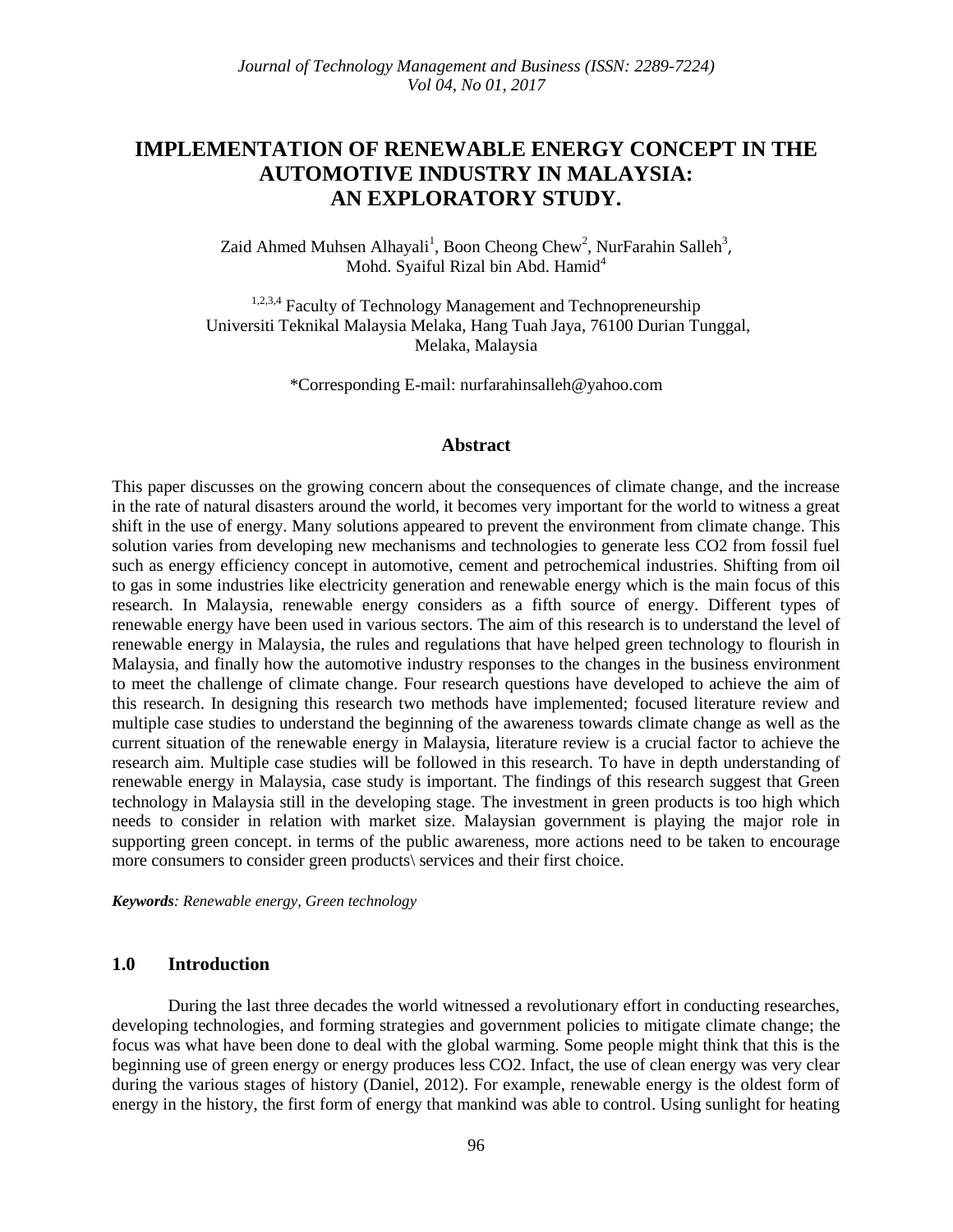and lighting, wind to travel in the sea, all are examples of renewable energy usage in a simple form. With the emerging of industry revolution, there was a need for new types of energy that can sustain in the long term with reasonable price. From that point, renewable energy had replaced by Fossil energy coal, oil, and later natural gas. This was the beginning of "gasoline era", which causes pollution and difficult relationship (politically and economically) between countries controlling the petrol reserves, and those who need energy to grow. Oil becomes the dominant energy in all aspects of life (Demirbas, 2009). There is no doubt that oil considers as one of the most influential factors that contributed to the industry revolution and later technology revolution. As it's the nature of the world everything has its advantages and disadvantages. The rising of climate change, gave signals to start searching for new source of energy that can be relatively cheap, easy to obtain, sustainable and most importantly environmental friendly. Countries, researchers, entrepreneurs, government, multinational companies as well as small companies, NGOs and Environmental groups, all have been searching for the best way to save the globe, what kind of energy can be used to help save our planet?, what are the mechanisms we should implement to reduce the effect of global warming?. These are some of the questions that environmentalists are trying to answer. Many solutions have been introduced to prevent the environment from climate change. These solutions varies from developing new mechanisms and technologies to generate less CO2 from fossil fuel, good example to consider here is the implementation of energy efficiency concept in automotive, cement and petrochemical industries. Shifting from oil to gas in some industries like electricity generation and finally, renewable energy which is the main focus of this research. The research questions of this study are 1) Who are the players in implementing renewable energy? 2) How the Malaysian governments react towards climate change? 3) How transport sector in Malaysia is dealing with the issue of climate change? and 4) How could be described the opportunities in transport sector the private companies can take to deal with the issue of global warming?. The research objectives of this study are to understand the level of renewable energy in Malaysia, the rules and regulations that have helped green technology to flourish in Malaysia, and finally how the automotive industry responses to the changes in the business environment to meet the challenge of climate change. Next, the scope of the research is explained clearly through figure 1.0 below.



**Figure 1:** scope of research

The flow of this research pursued on four stages. The first stage starts with the idea of understanding what the world has done to address the issue of global warming. It's important to have a clear picture about how the international community, multinational companies, and entrepreneurs look towards global warming. To have a better understanding of this topic and to answer the research questions. It is important to study the history of climate change, and the actions that have been taken to tackle this problem by the international community. From that point, the researcher moved to the next stage which is the proposed solutions to solve climate change. Many solutions have been developed to reduce the effect of climate change. Realizing that it is important to study and understand these solutions to determine which one of it to be focused. At the end, the decision made to study green technology.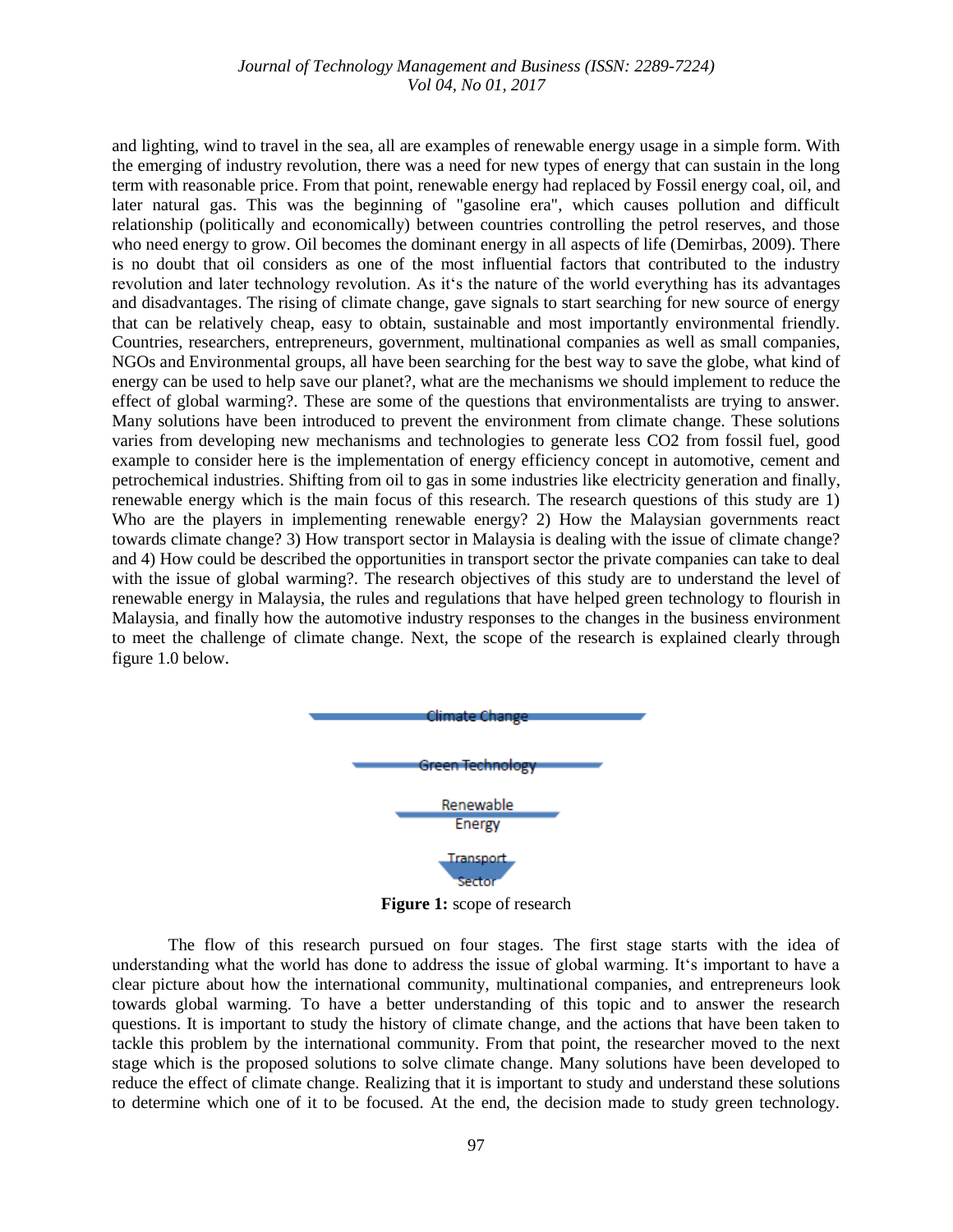Under green technology, there are different approaches such as: energy efficiency, Carbon capture and storage, recycling and renewable energy. Stage three deals with the practice of renewable energy. The term renewable energy used to describe these types of energy which produce less or zero CO2. Studying renewable energy will be based on the drivers behind renewable energy, which are; private sector, government and society. The choice of these factors made according to the reading and literature the researcher has done to support each one of it. The last stage which is the main focus of this researcher is transport sector. Having reviewed the renewable energy in terms of types, use and its benefit, the researcher found that the best way to study renewable energy is in transport sector in Malaysia. Not only in Malaysia but in many countries had transport sector considered as one of the major producer of CO2.

### **2.0 Literature Review**

Climate change closely linked with other environmental issues and the challenge of sustainable development itself. The effects of climate change as once thought unthinkable and now sought to avoid. Climate change, also called "global warming" is the most serious and most complex environmental issues ever to confront the international community. Developing countries in particular are becoming more and more concerned about how climate change will affect them, and they do not possess the wealth to protect their populations from the effects of natural disasters such as flooding. Developing countries need to invest more and more in the green energy. R&D in those countries should focus on how to develop a new source of Energy that has less negative impact on the environment with low cost comparing to the biomass energy

### **2.1 What is renewable energy?**

The continuing depletion of fossil fuels and the environmental hazards posed by the needs of future development are gradually shifting the path of development toward sustainability, better sociability and environmental responsibility which in turn emphasize the need of renewable energy sources (Tiwari & Ghosal, 2007). The term of Renewable energy, refer to energy that comes from natural resources such as sunlight, wind, rain, and tides. About 16% of global final energy consumption comes from renewable, with 10% coming from traditional biomass, which is mainly used for heating, and 3.4% from hydroelectricity. New renewable (small hydro, modern biomass, wind, solar, and biofuels) accounted for another 3% and are growing rapidly (Renewable energy global status report, 2011).

There has been a rapid growing in renewable energy concept especially between developing countries. Worldwide renewable energy capacity grew at rates of 10-60% annually for many technologies. For wind power and many other renewable technologies, growth accelerated rapidly comparing to previous years. In 2010, renewable power totaled about a third of the newly built power generation capacities (Global Trends in Renewable Energy Investment, 2007). According to the International Energy Agency; solar power generators may produce most of the world's electricity within 50 years, dramatically reducing the emissions of greenhouse gases that harm the environment (2011).

Renewable energy may be particularly suitable for developing countries. In rural and remote areas, transmission and distribution of energy from fossil fuels is difficult and expensive. Producing renewable energy locally can offer a good alternative. Technological advances are opening up a vast new market for solar energy. Renewable energy projects in many developing countries have demonstrated that renewable energy can directly contribute to enhance the lifestyle by providing the energy needed for creating businesses and job opportunities. Renewable energy technologies can also make indirect contributions to provide energy for cooking, space heating, and lighting. Renewable energy can also contribute to education, by providing electricity to schools (Energy for Development report).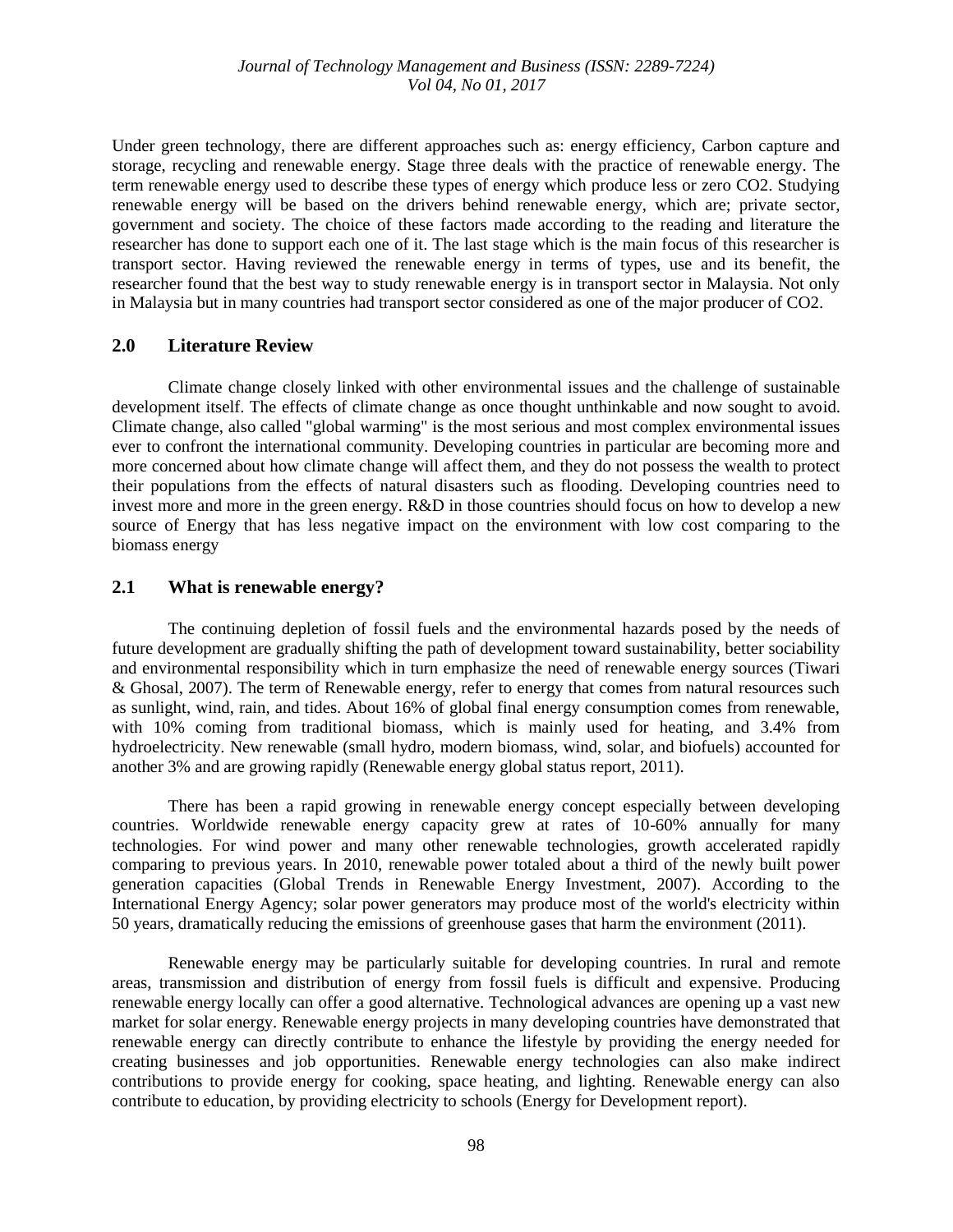### **2.2 Where does renewable energy come from?**

According to —renewables guidel website there are six primary types of renewable energy; Wind, Solar, Biomass, Geothermal, Hydro Power, and Biofuels (2011). The most famous from of these six types are solar energy which used for electricity generation and heating water, space, and Biofuel. A biofuel is a type of fuel whose energy is derived from biological carbon fixation. Biofuels include fuels derived from biomass conversion, as well as solid biomass, liquid fuels and various biogases (Demirbas, 2009). Solar energy is an alternative energy source that involves harnessing the radiant light energy emitted by the sun and converting it into electrical current (Azman, et al, 2011). In Malaysia for example, solar power or also known as photovoltaic (PV) system is estimated to be four times the world fossil fuel resources (Hitam, 1999). There is another type of renewable energy which is biomass. Biomass can be defined as a biological material derived from living, or recently living organisms. In the context of biomass for energy this is often used to mean plant based material, but biomass can equally apply to both animal and vegetable derived material (Biomass Energy Center).

In ecology, 'biomass' is the mass of organic matter in the 'standing crop' of an ecosystem, such as woodland or a cornfield. The term has been taken over (and distorted) by energy technologists and come to mean the mass of combustible material of organic origin in any volume of material (Azman, et al, 2011). Hydro power uses to generate electricity especially in countries like Malaysia, a country gifted with a lot of water resources. Though hydro power is one kind of RE, it is placed separately in the energy mix as hydro power is expected to play a more prominent role in the generation mix. It is expected that its share will increase from 5% in 2008 to 35% in 2030 for Peninsular Malaysia (Islam, et al, 2009). Wind energy is classified as the pollution free power sources that can be harnessing to gain an electrical power at almost all location (Farriz, et al, 2009). The terms wind energy describes the process by which the wind is used to generate mechanical power or electricity. Wind turbines convert the kinetic energy in the wind into mechanical power (Azman, et al, 2011).

In summarization, there are different types of renewable energy can be used to replace fossil fuel. Solar, wind, and biofuel, are among the most popular form of renewable energy. The dependency on renewable energies to generate electricity consider as one of the most rewarding business opportunities.

#### **2.3 What are the advantages and disadvantages of renewable energy?**

Renewable energies are the most suitable kind of energy that can save the plant for the next generation. One of the benefits in utilization of renewable energy resources is the sustainability of energy supply in the long term. Other benefit of promoting the utilization of renewable energy is the reduction of the greenhouse gases that have a negative impact on the environment from the consumption of fossil fuels (Johari, et al, 2011). Although renewable forms of energy such as solar, wind, or geothermal power are better for the environment, renewable resources are more costly than fossil-fuel-fired technologies, in part because renewable energies are capital-intensive, requiring hefty initial expenditures on equipment in exchange for lower operating cost over time, and renewable energy's environmental and risk diversification benefits are public goods and tend to be undervalued by electricity producers, utility regulators, legislators, and consumers (Mayer et al., 1997).

A small comparison between the investment and the outcome in both fossil fuel and renewable energy in a large scale and long term value shows that fossil fuel is better. It's important to mention that this picture believed to change in the near future, especially with increasing cost of fossil fuel. The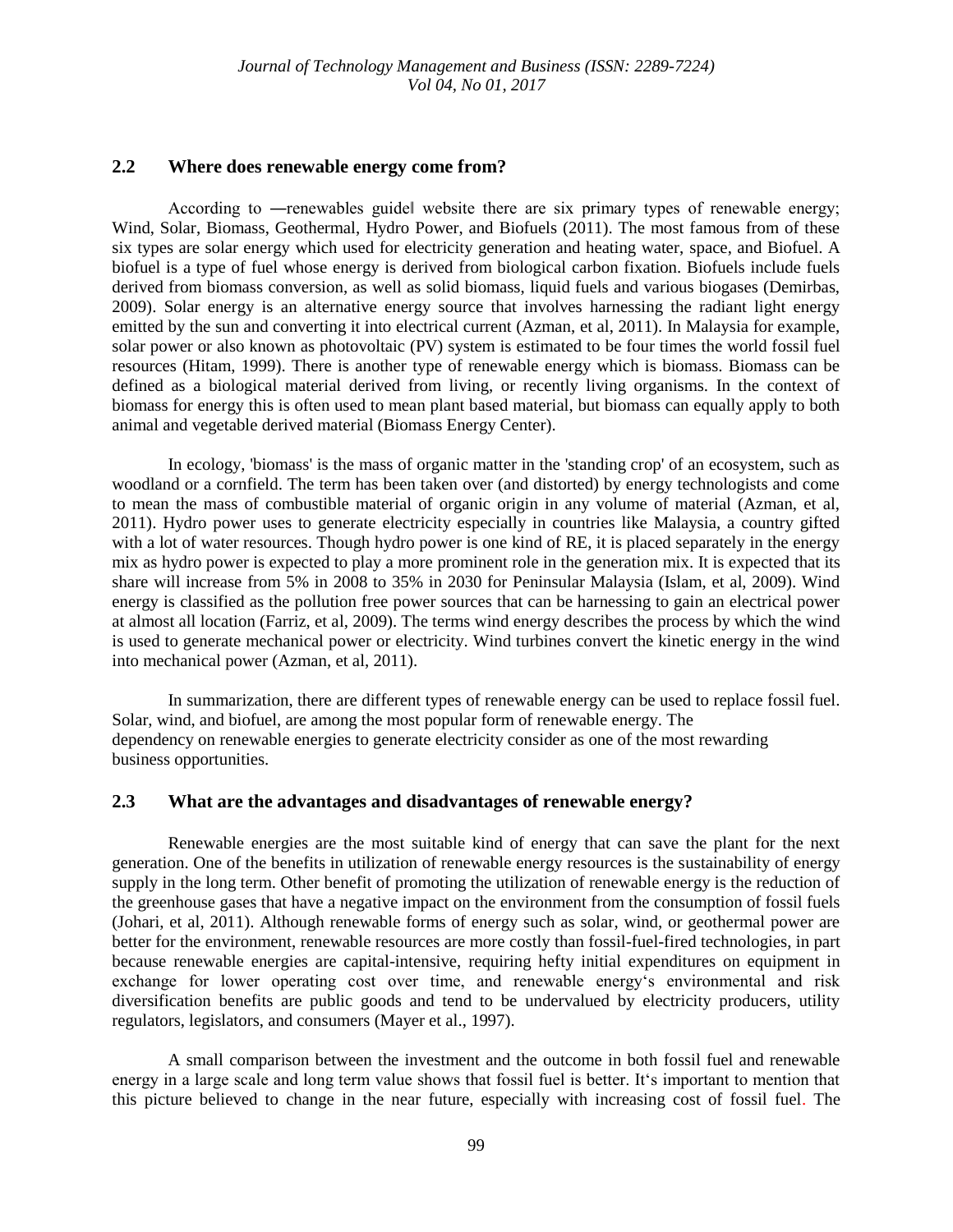awareness and responsibilities of the society play an important role in triggering the decision to invest in renewable energy.

### **2.4 Overview of transport sector in Malaysia**

The researcher was aware that there are three types of transportation; land transport, maritime transport, and air transport. The focus in this research will be only on land transport. As this research focusing solely on automotive industry in Malaysia, the researcher opted to study

the road transport in Malaysia and not dealing with other type of transport. For every country, transport sector is vital to bring more investment to the country and push the economy foreword. For developing countries, transport sector consider as one of its competitive advantages that the country should maintain. In the case of Malaysia, the government gives a special attention to improve this sector. Malaysia is consider as a hub for trading and travelling in Southeast Asia, which resulted in an increase rate of CO2 in the atmosphere .Transport sector in Malaysia considers the second largest consumer of energy at 3.9 percent just after the industry sector at growth rate of 4.3 percent. **Figure 2.0** shows the projected demand of energy. Final energy demand is projected to grow at 3.9 percent per year, reaching 98.7 Million Tons of Oil Equivalent (MTOE) in 2030, nearly three times the 2002 level. More than 35% of the nation's oil consumption is by transportation sector (Kari, & Rasiah, 2008).



Source: (APERC, 2006)

Energy consumption for transport accounts for approximately 20% of all energy used worldwideand approximately 25% in many OECD countries. In order to lower the CO2 emissions it is anabsolute necessity to introduce renewable energy in the transport sector and have the sectorintegrated in the energy system (Hans & Petersen, 2009). In Malaysia, Energy demand in road transport is projected to grow at an annual rate of 3.5 percent. By type of fuel, gasoline growing at 2.9 percent, and diesel at 4.2 percent per year (APEC, 2006). There is more pressure on use of energy and demanding for new source that can reduce CO2 emissions, and in the same time cheap to use. **Figure 2.1** addresses the number of different type of vehicles on the road in Malaysia between 2007 and 2011.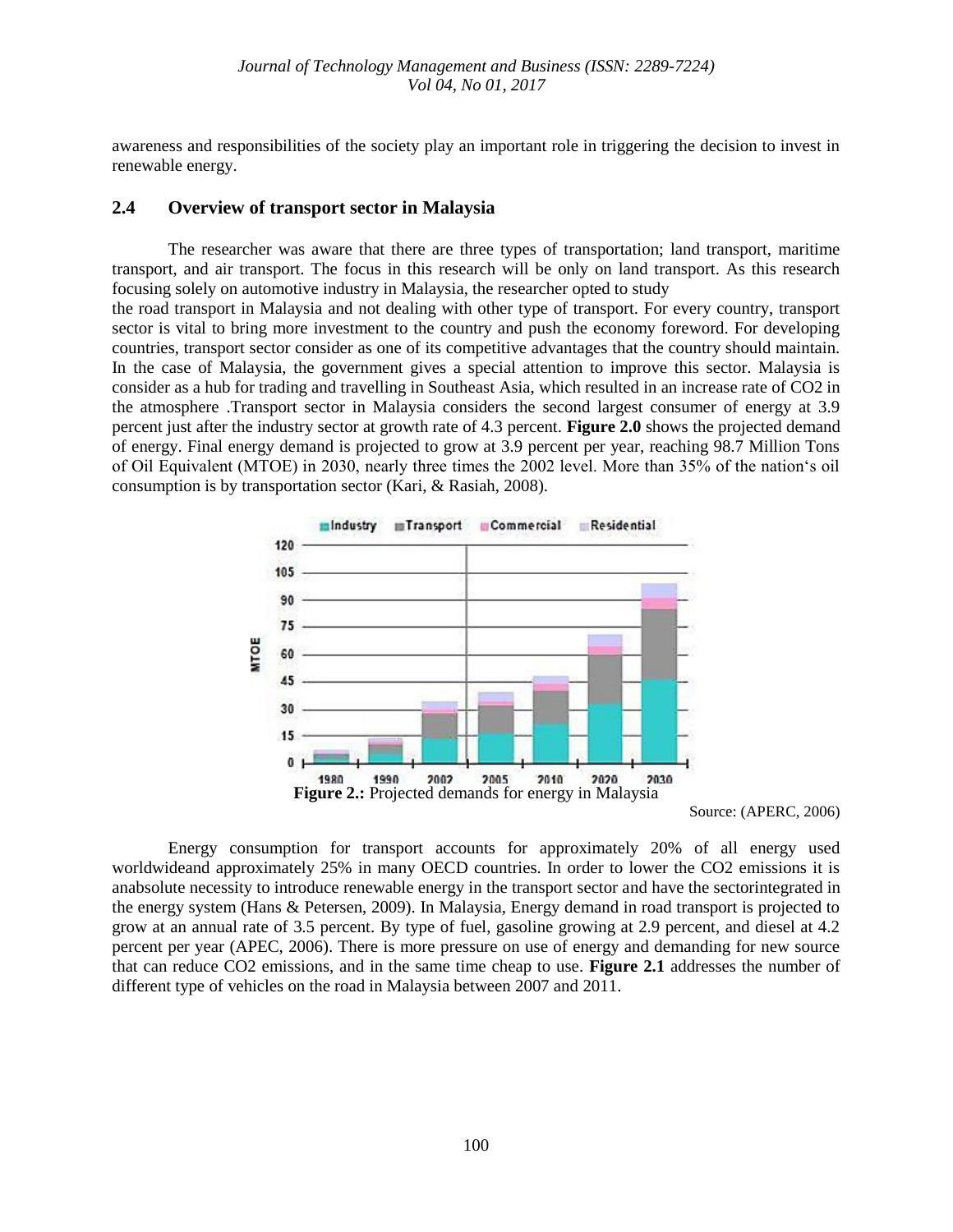| <b>NEGERI</b>             |                        | 2007                             |                 | 2008                             |                 | 2009                             |                 | 2010                             | 2011                   |                                  |
|---------------------------|------------------------|----------------------------------|-----------------|----------------------------------|-----------------|----------------------------------|-----------------|----------------------------------|------------------------|----------------------------------|
| <b>STATE</b>              | <b>AKTIF</b><br>Active | <b>TIDAK AKTIF</b><br>Non-Active | AKTIF<br>Active | <b>TIDAK AKTIF</b><br>Non-Active | AKTIF<br>Active | <b>TIDAK AKTIF</b><br>Non-Active | AKTIF<br>Active | <b>TIDAK AKTIF</b><br>Non-Active | <b>AKTIF</b><br>Active | <b>TIDAK AKTIF</b><br>Non-Active |
| <b>PERLIS</b>             | 52,216                 | 13,907                           | 56,557          | 15.171                           | 59,831          | 16.492                           | 63.743          | 18,045                           | 66.618                 | 19,373                           |
| KEDAH                     | 580,434                | 272,977                          | 805.125         | 290.892                          | 635,959         | 309,587                          | 671,939         | 330.155                          | 717,303                | 347,955                          |
| <b>PULAU FINANG</b>       | 1,403,290              | 385.254                          | 1,478,826       | 418812                           | 1,540,529       | 453.974                          | 1.614.307       | 492.924                          | 1,686.521              | 527,226                          |
| <b>PERAK</b>              | 1.150.534              | 407.224                          | 1,207,765       | 439.055                          | 1,255,105       | 470,867                          | 1,305,640       | 505.529                          | 1,361,606              | 537.163                          |
| <b>SELANGOR</b>           | 1,418,472              | 538 530                          | 1,482,326       | 582648                           | 1.527.221       | 628.523                          | 1,582,587       | 679,298                          | 1,636,011              | 727.322                          |
| <b>WLAYAH FERSEKUTUAN</b> | 3,099,045              | 048.437                          | 3,331,539       | 709.747                          | 3.340,433       | 774,901                          | 3,785,555       | 849,045                          | 4,041,567              | 972,000                          |
| NEGEIRI SEMBILAN          | 469.267                | 206.301                          | 490.407         | 220.585                          | 507.097         | 235,400                          | 525,097         | 251.757                          | 544,534                | 266.055                          |
| MELAKA                    | 419,595                | 150,509                          | 445,282         | 161,471                          | 465,696         | 172.778                          | 487,240         | 185,188                          | 509.414                | 196,547                          |
| <b>JOHOR</b>              | 1,725,423              | 004.748                          | 1,831,770       | 034.559                          | 1,912,894       | 707.095                          | 2,003,475       | 764,791                          | 2.105.420              | 818,478                          |
| PAHANG                    | 479,264                | 189, 847                         | 516,322         | 204,230                          | 542,982         | 219.763                          | 570,653         | 237,155                          | 603,906                | 252,373                          |
| <b>TERENGGANU</b>         | 278,455                | 91.855                           | 303.785         | 99317                            | 326,866         | 106.844                          | 351,830         | 115.242                          | 376.449                | 122,952                          |
| <b>KELANTAN</b>           | 373, 758               | 156,340                          | 409,294         | 100.776                          | 440,088         | 177.637                          | 473,470         | 190,382                          | 505.713                | 203,021                          |
| SABAH                     | 506,443                | 166,097                          | 553,765         | 180.184                          | 598,291         | 195.463                          | 649.911         | 213,270                          | 712.093                | 230.344                          |
| <b>SARAWAK</b>            | 815,794                | 223,007                          | 865,688         | 248.393                          | 912,578         | 274,193                          | 968,255         | 301,413                          | 1.039.390              | 323,748                          |
| <b>MALAYSIA</b>           | 12.759.590             | 4.053.042                        | 13.578.457      | 4.391.840                        | 14.271.570      | 4.743.518                        | 15.053.772      | 5,134,793                        | 15,906,655             | 5.494.614                        |

**Figure 2.1:** Number of Vehicles on the Road by State, Malaysia, 2007-2011

Source: (Road Transport Department)

Malaysian economy is developing so fast that most of the people affordable to have private vehicle\s and hence the vehicle population has also boomed (Lynn, & Boyle, 2008). Road transport is the main energy consumption within the transportation sector.

### **2.5 Who are the actors of renewable energy in Malaysia?**

Malaysia as a country consider as one of the mega-biologically diverse country in the world, with rainforests covering 60% of landmass. Since the debate has started about the issue of climate change, Malaysian government has considered global worming as a core in all it is social and economic policies. In order to achieve a Sustainable growth Malaysian government has been focusing on creating healthy ecosystem. The cooperation between federal government and state. governments has resulted in developing policies and measures to protect the environment with optimal use of natural resources. As a developing country, Malaysia has commitments to reduce emissions and increase the use of clean technology. Malaysia agreed to reduce its carbon emissions 40 per cent by 2020 with support from developed countries (Azlan, et al, 2009). The government has established various programs for this reason. Malaysia is already committed under the United Nations Framework Convention on Climate Change (UNFCCC) to formulate, implement, publish and regularly update national and, where appropriate, regional programs containing measures to mitigate climate change by addressing the emissions by sources and removals by sinks of all greenhouse gases. Oil and gas have been the main energy sources in Malaysia. However, with its gas reserves estimated to last for another 33 years and oil reserves another 19 years, the Malaysian government is strengthening the role of renewable energy (RE) as the fifth cornerstone of energy generation. Malaysia is one of the most developing countries among ASEAN countries next to Singapore, with GDP of US\$15,400 per capita (PPP basis), and steady GDP growth of 4.6% in 2009 (IMF, 2010).Many manufacturing companies in Malaysia are already trying to save energy costs.

This creates opportunities to companies offering energy management services to determine ways for saving energy and costs. The growth of fuel consumption in Malaysia is estimating to increase driven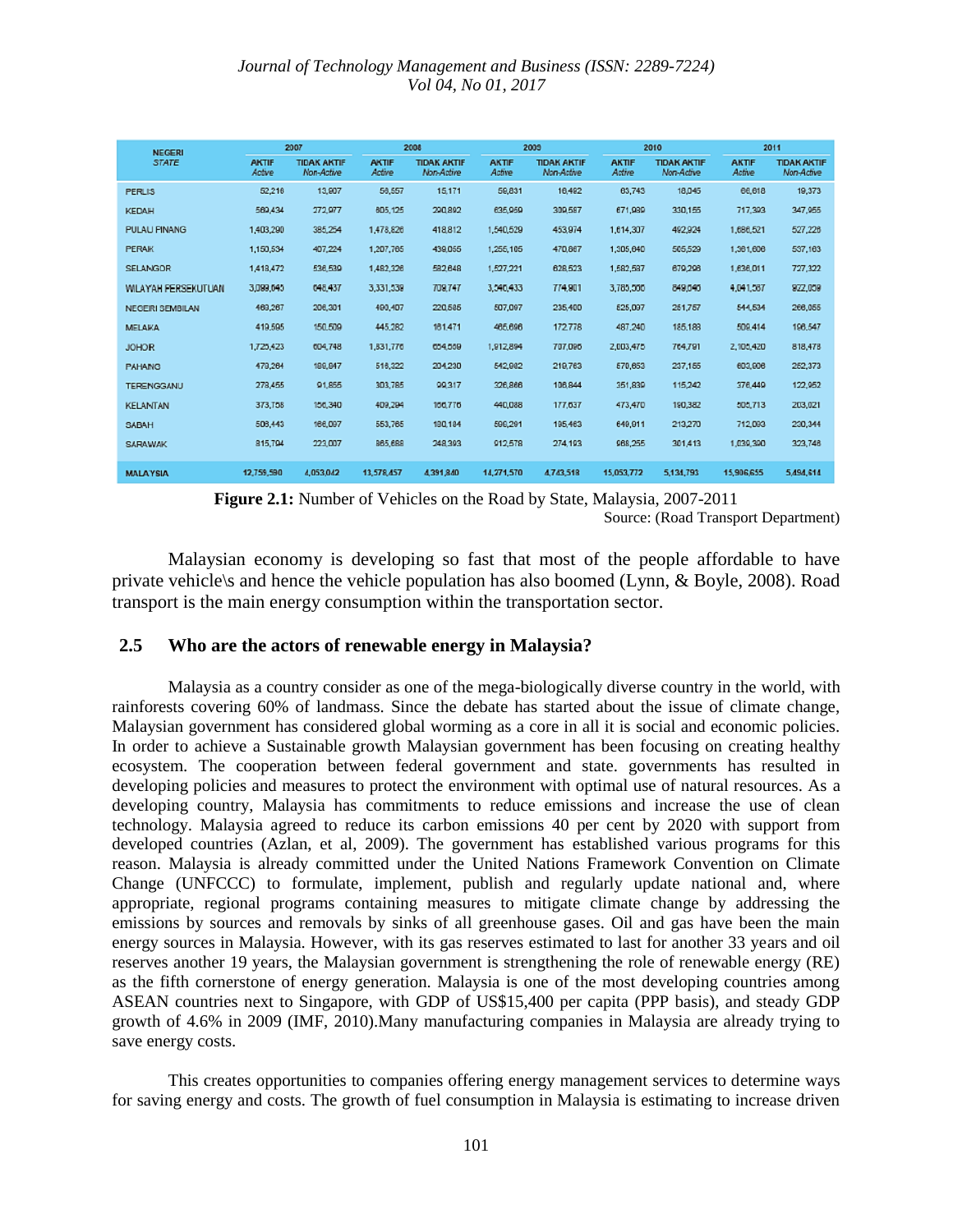by industrialization. In Malaysia, coal consumption for electricity generation grows at a rate of 9.7% per year since 2002. The increase in coal utilization usually tallies fairly well with the increase in CO2 emission. (Johari, et al, 2011). In parallel with Malaysia's rapid economic development, final energy consumption grew at rate of 5.6% from 2000 to 2005 and reached 38.9 Mtoe in 2005. The final energy consumption is expected to reach 98.7 Mtoe in 2030, nearly three times the 2002 level. The industrial sector will have the highest growth rate of 4.3 percent (Islam, et al, 2009). As it is common perception that a nation's economy and use of energy will always grow hand-in hand, the Malaysian government, in its 8th Malaysian Plan (2001-2005) has declared RE as the country's fifth fuel in the energy supply mix to diversify its energy source. Currently, the energy supply mix in the country is made up of gas (70 percent), coal (22 percent), oil (2 percent) and hydro power (6 percent) (8th Malaysian Plan).

### **2.6 Theoretical framework**



**Figure 2.2:** Theoretical Framework of Factor involving in Automotive Industry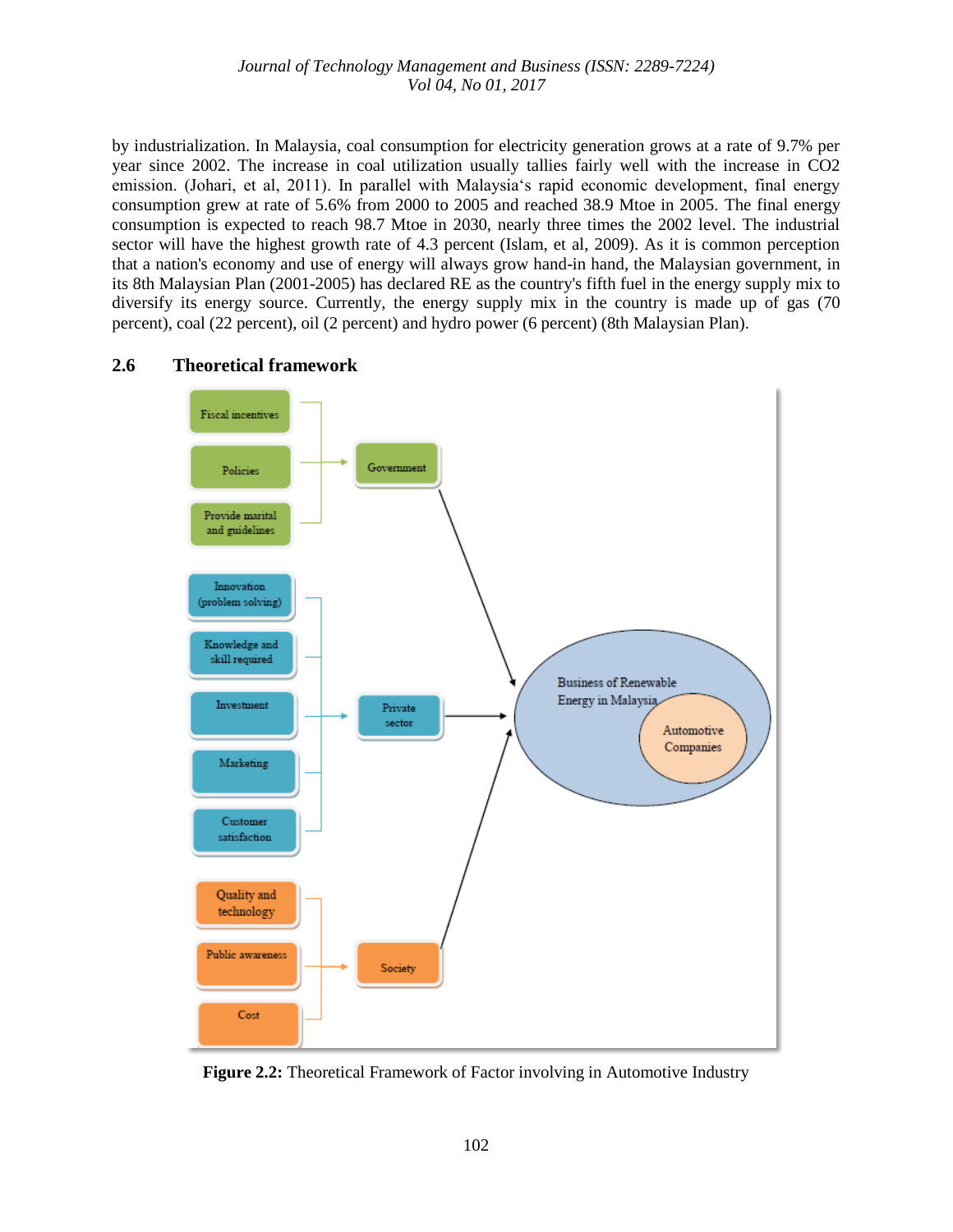## **3.0 Research Methodology**

The aim of this chapter is to present methods, tools, and strategies to be used in this study. Following paragraphs will discuss four sections; philosophical framework, research strategies, research design, and method of research. In choosing a proper methodological approach, this research will adopt beech, (2005) research design map as shown in **Figure 3.0.**



**Figure 3:** Research Design Framework

Source: Adopted From (Beech, 2005)

The reason of choosing Beech's model goes to the fact that in order to conduct this research the researcher has reviewed a few research design maps to choose the most suited for this research. The researcher was aware that there are many approaches and methods to conduct this research. The researcher has found that Beech's model is very comprehensive. It contains all the elements of the methodological approach that the researcher wants to pursue. It's simple, flexible, and well designed to prevent the researchers from losing direction throughout the research process. This chapter ends by presenting the quality criteria that the researcher thinks that is the most appropriate approach to examine the quality of this research.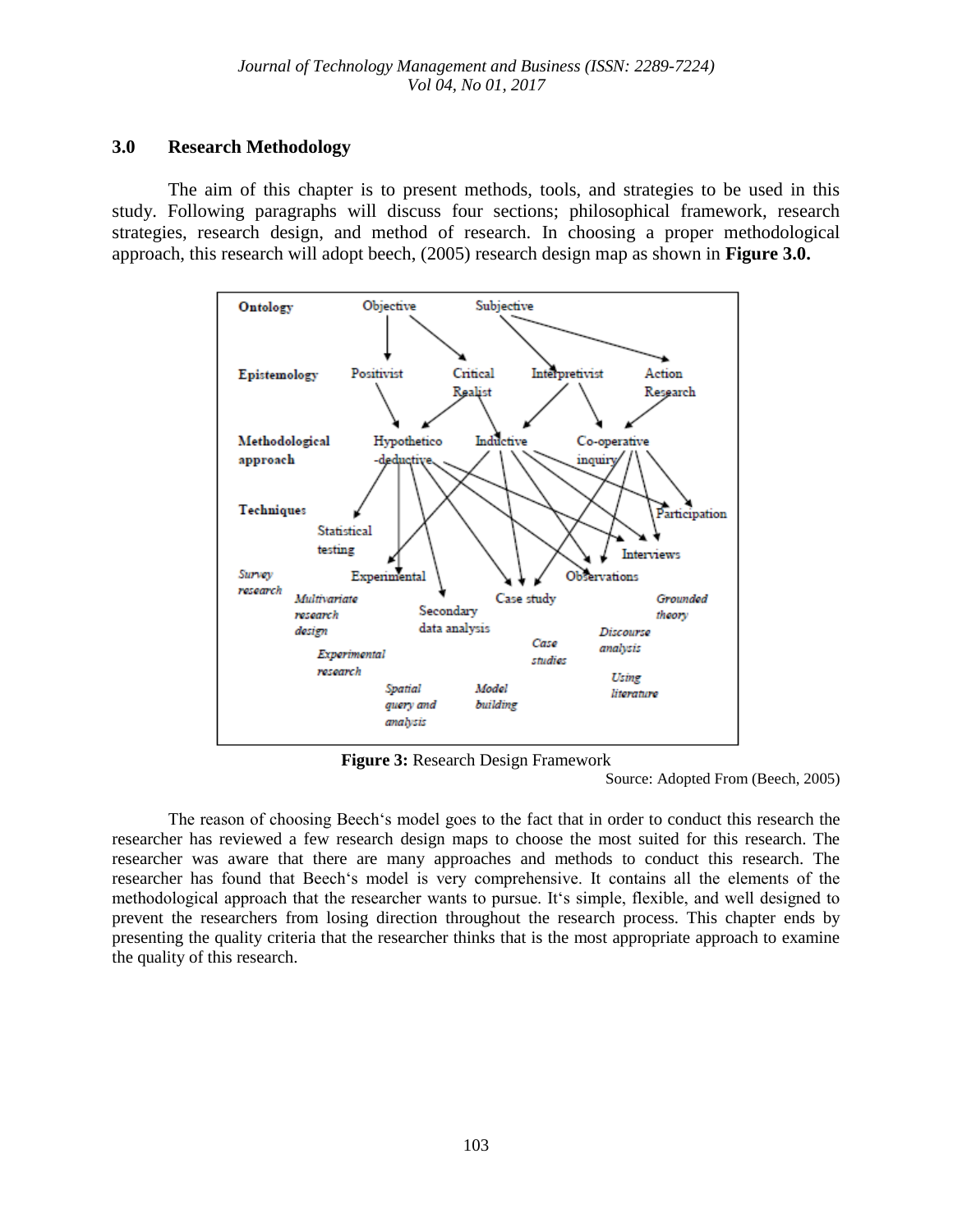Below is the research process.



Source: (Kumar, 2011)

# **4.0 Discussions And Data Analysis**

### **4.1 Case Study1**

Proton is the first Malaysian local car manufacturing. It's important for this research understand the work carried by the company to introduce its first green car to the local market. The focus will be on the electric car that the company is developing currently. The case study will discuss the company and it work and the level it has reached in developing its green car.

i) Case Study 1 Comparison with Theoretical Framework

The following discussion compares the empirical data with the theoretical framework. Three phases to be highlighted in this section; public sector and the initiatives of the government to improve the business environment for green technology in Malaysia, private sector and its role in developing renewable energy in Malaysia, lastly, society and the potential of green consumer in automotive industry in Malaysia.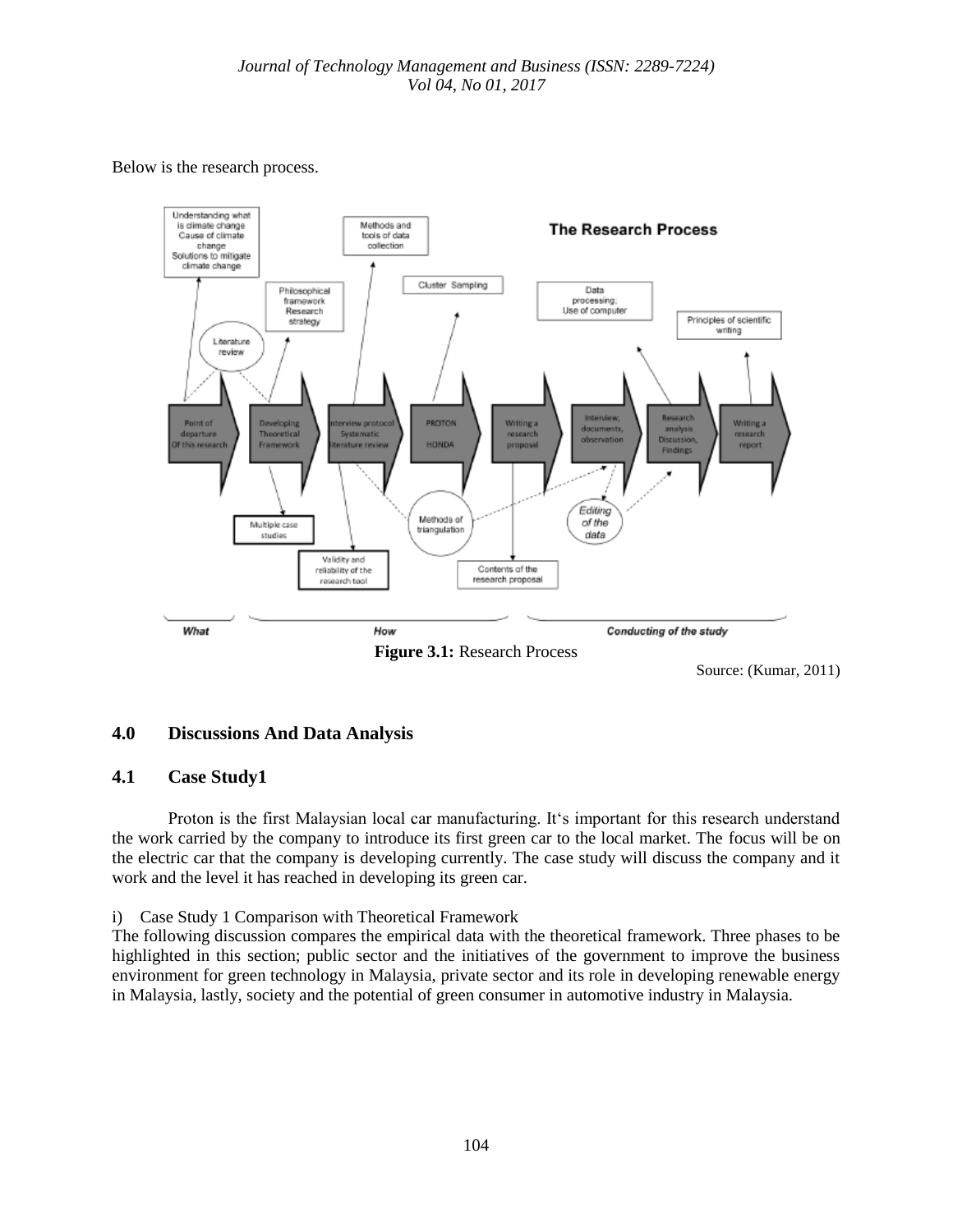| No.            | <b>Phases</b>               | <b>Description</b>                                                               |
|----------------|-----------------------------|----------------------------------------------------------------------------------|
| $\mathbf{1}$   | Fund and fiscal incentives  | Malaysian government has provided Proton with fund regularly.                    |
|                |                             | Several indicators have showed that the government funded                        |
|                |                             | Proton every year for the reason of R&D.                                         |
|                |                             | The government allocated RM100 million this year for Proton to                   |
|                |                             | develop a hybrid and electric model and will consider an                         |
|                |                             | allocation of RM120 million next year for research and                           |
|                |                             | development.                                                                     |
| $\overline{2}$ | Rules and regulations       | import duties and taxes levied against foreign carmakers, Proton                 |
|                |                             | was also the recipient of tax breaks and "other government                       |
|                |                             | incentives."                                                                     |
| 3              |                             | Promoting the concept of The government has agreed to reduce its GHG 40% by 2020 |
|                | renewable<br>energy<br>to I | compared to 2005 level.                                                          |
|                |                             | encourage society make The government has stated that environmental issues must  |
|                | use of it.                  | consider in all future projects and developments in the country.                 |
|                |                             |                                                                                  |

|  |  |  |  |  | Table 4: Public Sector Patterns of Analysis |
|--|--|--|--|--|---------------------------------------------|
|--|--|--|--|--|---------------------------------------------|

#### • Public sector

Malaysian government allocated several grants to develop a hybrid\ electric car. It was clear also that the government provides other incentives such as import duty and low taxes for Proton car. In the issue of promotion and helping the public to understand the importance of green technology, the government has tried to encourage the Malaysian to use products\ services produce less CO2.

#### Private Sector

Even though the green car still in the testing process, CS1 showed that the company has made an extensive effort to develop a green car.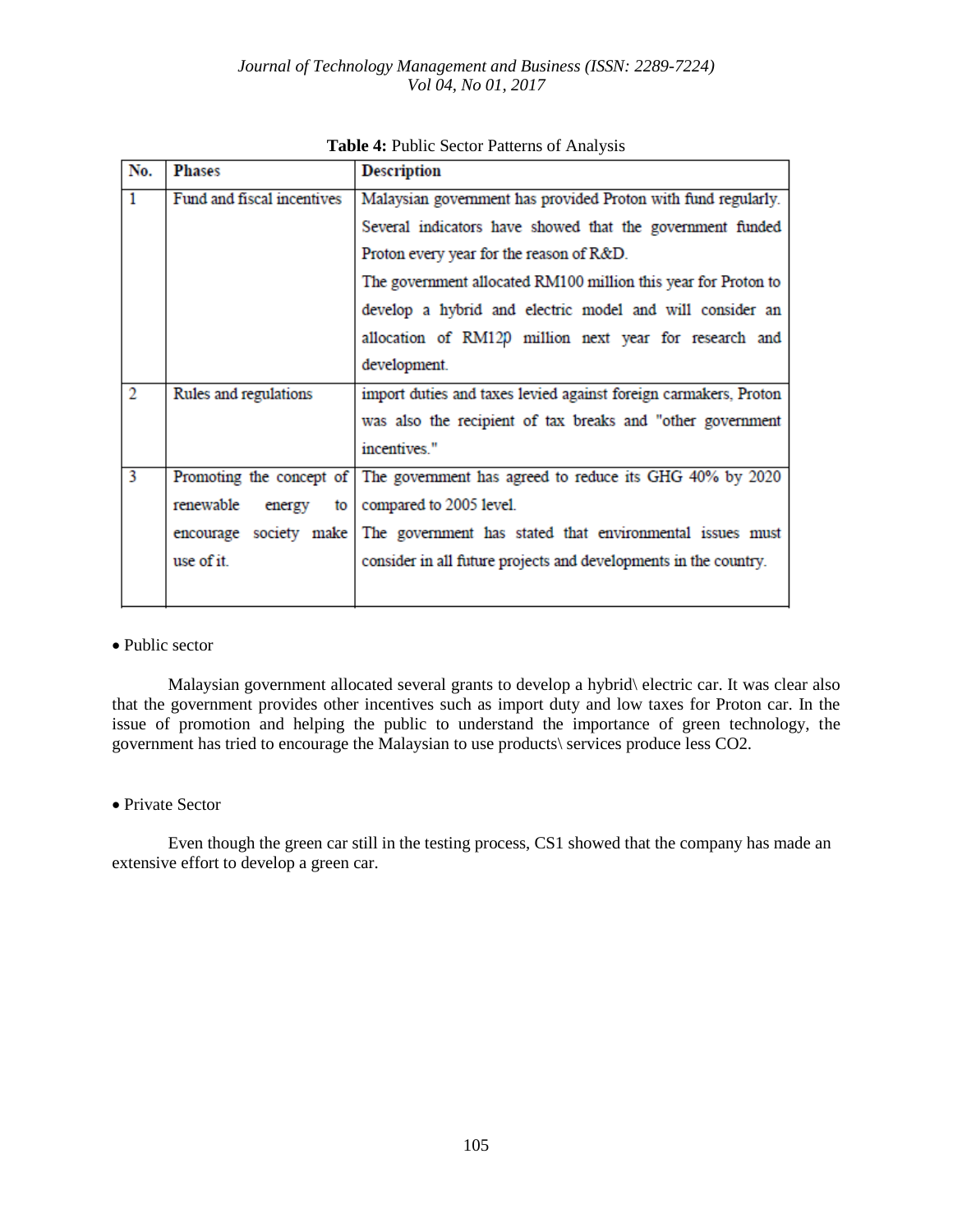| No.            | <b>Phases</b>                | <b>Description</b>                                                                       |
|----------------|------------------------------|------------------------------------------------------------------------------------------|
| 1              | Innovation (problem          | The development of the technology was focusing on alternative                            |
|                | solving)                     | fuel, fuel Efficient and the engine. The outcome is                                      |
|                |                              | Hybrid/Electric<br>Vehicle                                                               |
| $\overline{2}$ | Knowledge and skills         | Several programs launched by Proton to develop a green car such                          |
|                | required                     | as:                                                                                      |
|                |                              | · staff transfers                                                                        |
|                |                              | • secondment                                                                             |
|                |                              | · special assignments                                                                    |
|                |                              | to give global experience and corporate exposure                                         |
|                |                              | Development of electric vehicles Program with Lotus                                      |
| $\overline{3}$ | Investment                   | Proton will spend RM500 million on green technology vehicle<br>research and development. |
| $\overline{4}$ | Marketing                    | Fleet Test Vehicle (FTV) Program                                                         |
|                |                              | The FTV program, in collaboration with KeTTHA and                                        |
|                |                              | MITI, is a feasibility study to test PROTON"s prototype EV                               |
|                |                              |                                                                                          |
|                |                              | Test Vehicle Program.                                                                    |
|                |                              | Proton presented 5 units of Exora                                                        |
|                |                              | REEV and 3 units of Saga EV to be tested in specific locations                           |
|                |                              | It is designed to collect data for the future development of                             |
|                |                              | such vehicles and the infrastructural environment in which                               |
| 5              | <b>Customer</b> satisfaction | FTV program will enhance Proton's understanding of                                       |
|                |                              | consumer's expectations and behaviors                                                    |
|                |                              | No clear evidence about the outcome of the program in terms of                           |
|                |                              | customer satisfaction.                                                                   |

**Table 4.1:** Private Patterns of Analysis

# • Society

As mentioned earlier in **Chapter 2** the last player in renewable energy is society. To make a decision on whether to purchase  $\setminus$  use or not is related to several factors. This research considers only three factors as mentioned in **Table 4.3** these that the researcher thinks they are very important in the case of Hybrid/ electric vehicle: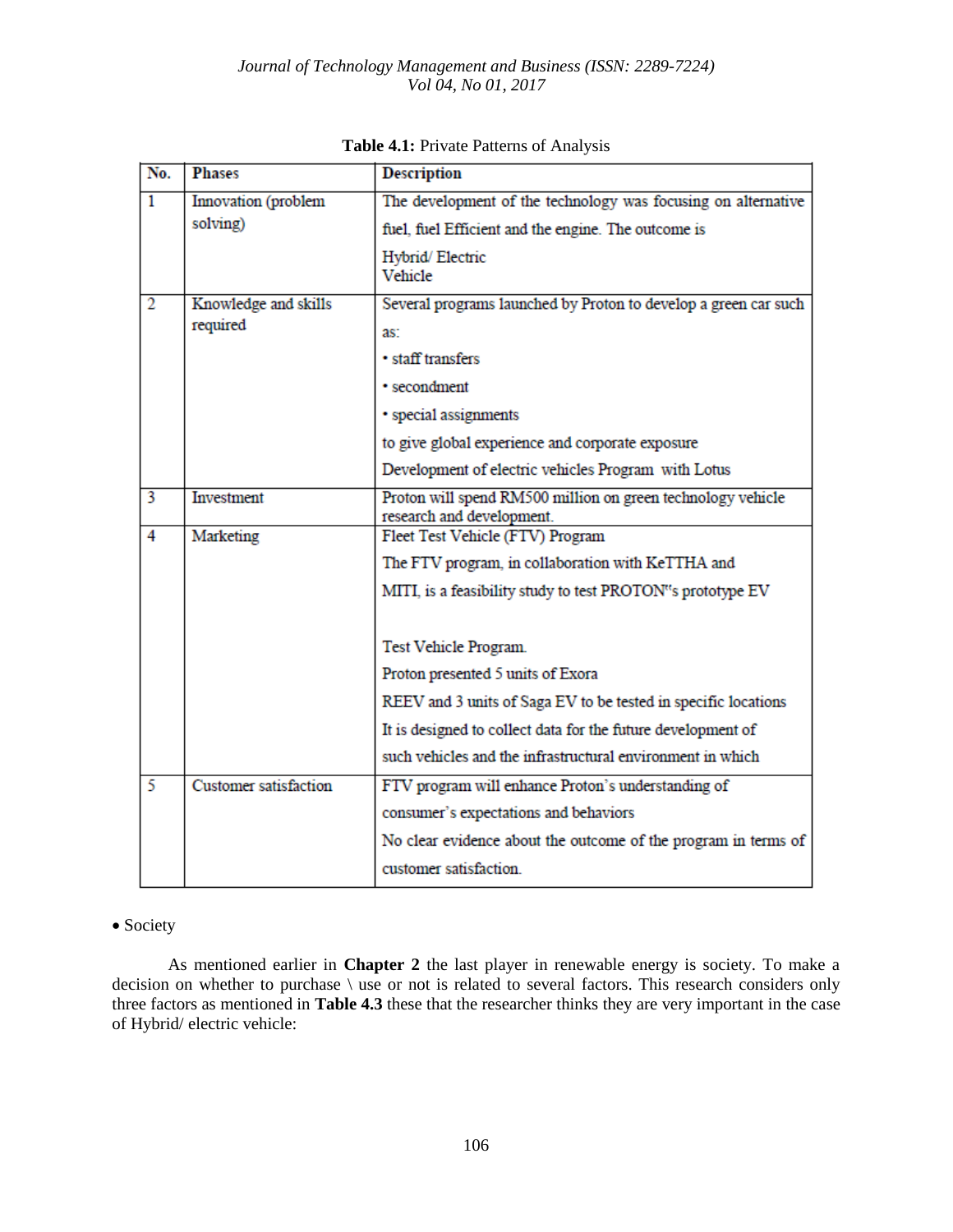| No.            | <b>Phases</b>             | <b>Description</b>                                                    |
|----------------|---------------------------|-----------------------------------------------------------------------|
| $\mathbf{1}$   | Cost                      | Government support is needed to reduce the cost as the                |
|                |                           | technology of the EV is relatively expensive.                         |
|                |                           | As the product still in the testing level, there is no clear evidence |
|                |                           | about the cost and how it is going to affect consumer's choice.       |
|                |                           | CS1 showed that Proton needs to consider the price of other           |
|                |                           | competitor in the market in the launch of its green car.              |
| $\overline{2}$ | Quality<br>and technology | Some problem to be noticed here, from the customer perspective        |
|                | advancement               | the technology is not sufficient comparing to hybrid car.             |
|                |                           | Charging time is between 6 to 8 hours.                                |
|                |                           | Driving range less than expected, it is about 60 KM before going      |
|                |                           | to charging station again.                                            |
|                |                           | The infrastructure for charging station still not ready to            |
|                |                           | commercialize the car in the market.                                  |
|                |                           | Due to the quietness of the vehicle Pedestrian might not notice.      |
| 3              | awareness)                | Even though the public are aware about the environmental issues,      |
|                |                           | still the cost and the technology barriers consider as a priorities   |
|                |                           | for the customers which need to be addressed in CS1                   |

### **Table 4.3:** Society Patterns of Analysis

#### ii) Key Findings

- Green technology in CS1 still in the developing stage.
- Size market is playing a major role in developing a green car.
- The cost investment in green car is too high which need to consider in relation with market size.
- The cost of developing EV can be seen in three stages, Cost of Technology (developing the battery and the engine) and Cost of the Infrastructure needed to support in the cities and public areas.
- In CS1 the government provided support to bring this project to life through grants for R&D.
- To make this project successful the government should provide fiscal incentives in launch of the product.
- Cost and technology usefulness are the main concern of consumers to by a green car, then comes the awareness towards the environment.
- CS1 has to work to launch the product as fast as possible as there is many companies have already launched their green car.
- The effort of Malaysian government in supporting a local green car is part of its commitment to reduce the CO2 level 40% by 2020.

### iii) Summary of Case Study 1

CS1 has conducted in the Malaysia's first local car manufacturing Proton. The aim was to understand the efforts that the company is making to introduce its first green car to the Malaysian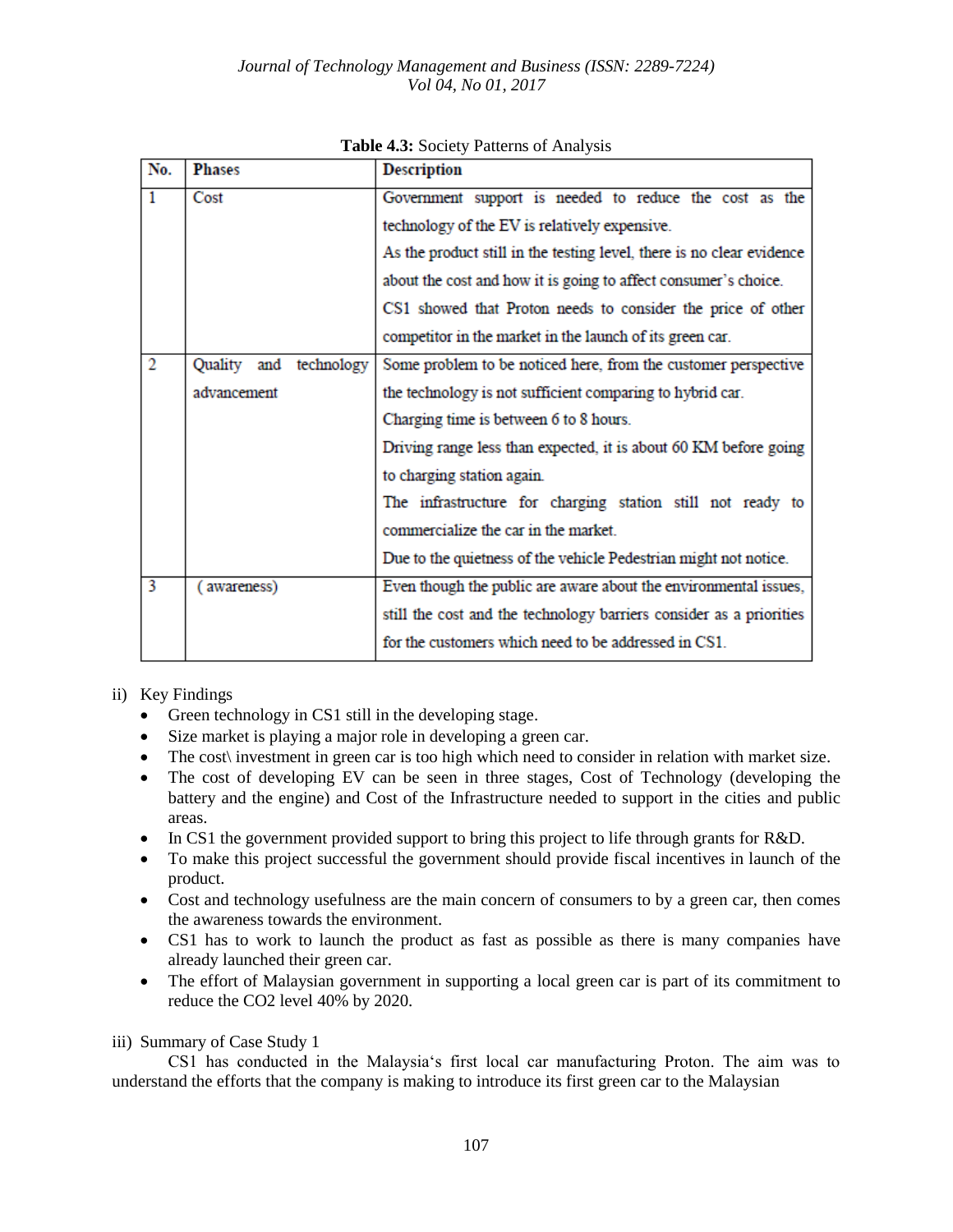market. As the product still in the developing stage there are some issues Proton should consider. Cost of technology, market size and some other competitors that already launched their green car in the market are the main threatens to the new product that Proton wants to introduce. If the company able to overcome these problem the launch of its product will mark a new era for the company, consumers and the country as well.

# **4.2 Case study 2**

The second case study has conducted in Honda Malaysia. Honda is the first car manufacturer to introduce green in Malaysia. In 2012 Honda started to produce hybrid cars in its plant in Malacca. From this point Honda is leading the market share in terms of green car in Malaysia. All this highlights the importance of the company in the green business in Malaysia.

i) Case Study 2 Comparison with Theoretical Framework

The section is to outline the work of data collection of CS2 in relation with public sector, the company itself and the awareness of the society. CS2 showed the real practice of green car in the market. Honda introduced its first green car in 2003 since that time the company showed a great effort to support the environmental issue. Four hybrid models are currently in the market.

#### • Public sector

The beginning of green car to the public was in 2009. At that time it was difficult to the company to sell it product. The price was high. Only small number of consumers was able to buy a green car. It was like buying a luxury product more than buying an environmental product to reduce the GHG. In 2009, Malaysian government started to provide duty exemption on green car technologies. Honda has benefited from the incentives provided by the government to increase its market share in Malaysia.

| No.           | <b>Phases</b>              | <b>Description</b>                                                                                                                                                                                                                             |
|---------------|----------------------------|------------------------------------------------------------------------------------------------------------------------------------------------------------------------------------------------------------------------------------------------|
|               | Fund and fiscal incentives | No fund fiscal incentive have given to the company                                                                                                                                                                                             |
| $\mathcal{D}$ | Rules and regulations      | Import duty and other incentives to encourage public to buy a<br>green car                                                                                                                                                                     |
|               | public                     | Promoting the concept of Through its policies and regulations the government has pushed<br>green technology to the towards more green products. There is no specific program<br>allocated to Honda, but the company still can achieve success. |

#### **Table 4.4:** Public Sector Patterns of Analysis

### Private Sector

Being the first car manufacturer to bring green car to the Malaysian market, it helped the company to build its image in the mind of the consumers. Honda considers as one of the companies that put the environmental issues as a priority. Honda has won several prizes regarding its effort to reduce the CO2 in its products and the operation process as well. Parallel hybrid technology is used in Honda's green car. To have clear picture about this technology Appendix C explains the parallel hybrid in one of the Honda's car. **Table 4.5** summarize private sector in CS2.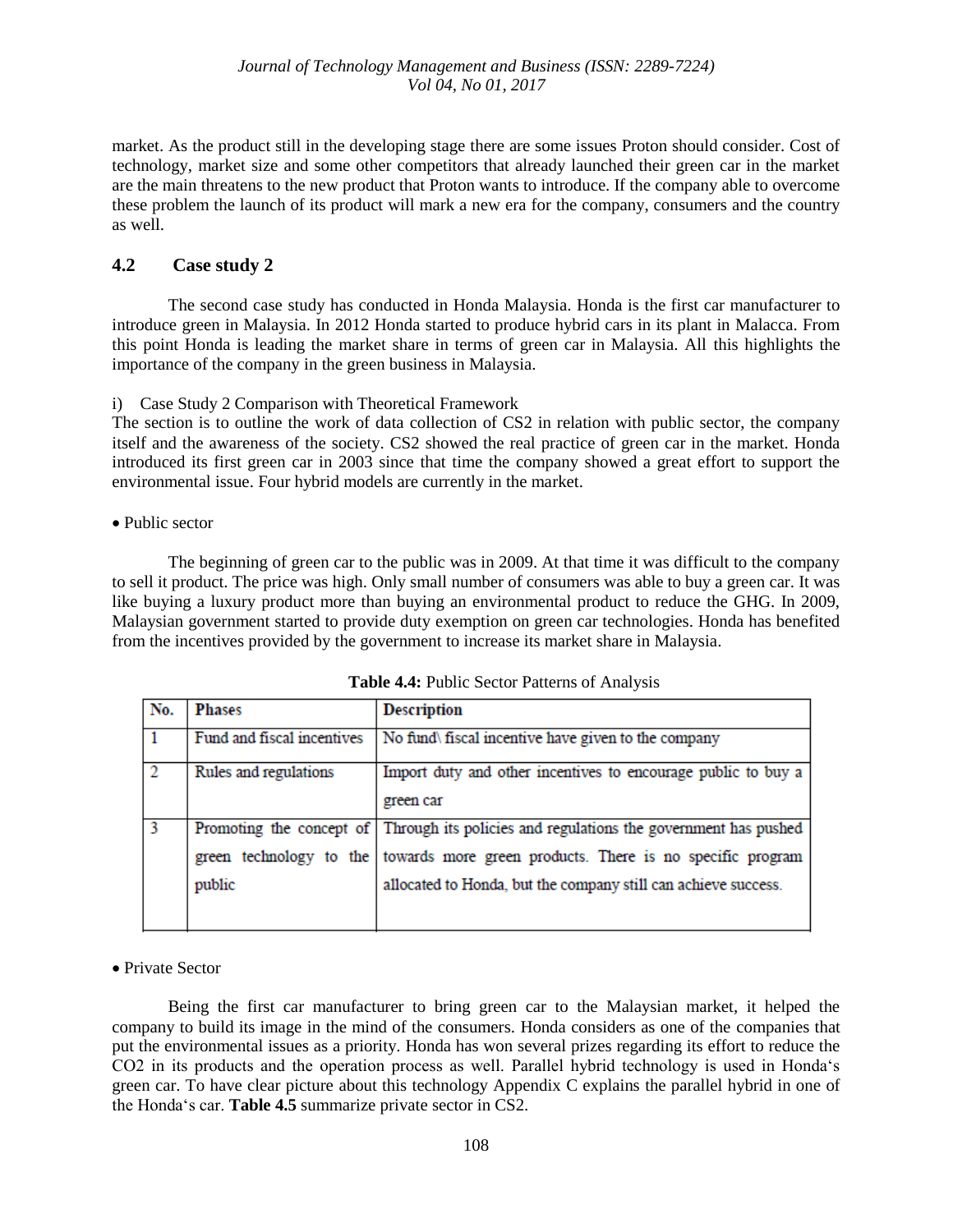| No.            | <b>Phases</b>                    | <b>Description</b>                                                                                                                                                                                                                                                          |
|----------------|----------------------------------|-----------------------------------------------------------------------------------------------------------------------------------------------------------------------------------------------------------------------------------------------------------------------------|
| 1              | Innovation (problem solving)     | The technology used in CS2 is parallel hybrid                                                                                                                                                                                                                               |
| $\overline{2}$ | Knowledge and skills<br>required | development of Honda Malaysia products are developing and<br>testing in Japan,<br>The work of Honda Malaysia staff focusing on assembling and<br>related work<br>Honda Malaysia has launched a new program aiming to find the<br>talented people to be developed and hired. |
| 3              | Investment                       | The establishment of line two (2) in its main plant to focus on<br>producing Hybrid car. The cost of line two exceed RM300<br>million                                                                                                                                       |
| 4              | Marketing                        | extensive and aggressive market strategy in the media helped the<br>company to lead the green car sector in Malaysia with 69%<br>market share                                                                                                                               |
|                |                                  | Honda realized that green technology is a new concept which<br>requires more information to be provided to the costumers in<br>fulfilling this issue the company have designed its web site to be<br>more interactive to provide all the information about hybrid<br>models |
| 5              | Customer satisfaction            | The design, price and simplicity of the technology helped Honda<br>to be the first choice of green buyers                                                                                                                                                                   |

#### **Table 4.5:** Private Sector Patterns of Analysis

#### • Society

In CS2 the role of public has showed a clear effort to boost the work of the company to establish a new production line specifically for green car production. The company has shifted from assembling to produce hybrid car. It is worth noting that buying a green car might be seen for different perspectives and not only related to environmental issues. Buying a green car somehow still consider as a luxury practice and really need for some people. On the other hand, the factthat hybrid car are less fuel consuming attracts many people to buy green car even with high cost. **Table 4.6** outlines the main issues in this section.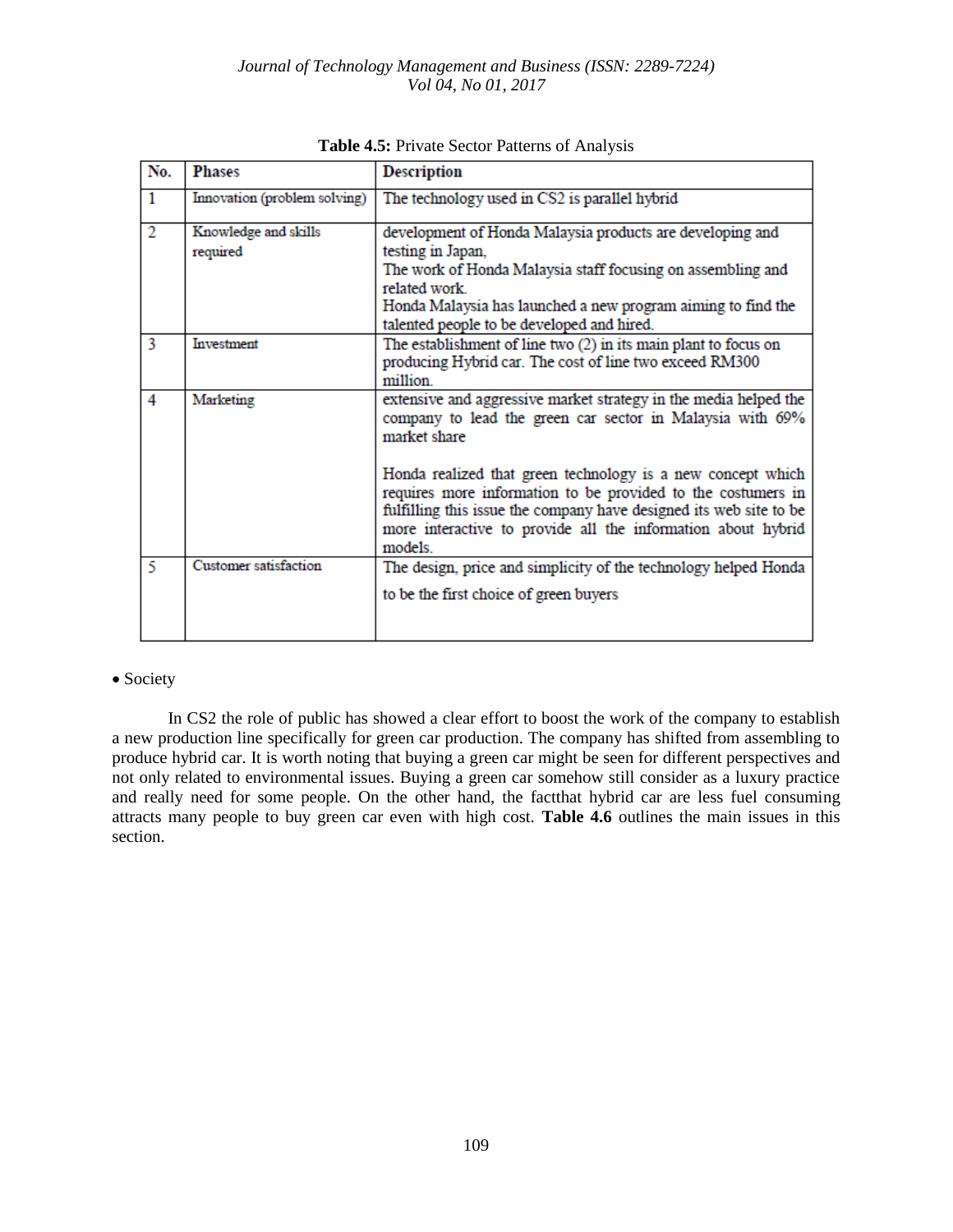| No.            | <b>Phases</b>                | <b>Description</b>                                                 |
|----------------|------------------------------|--------------------------------------------------------------------|
|                | Cost                         | The cost of hybrid car is higher than internal combustion engine   |
|                |                              | car.                                                               |
| $\overline{2}$ | Quality<br>technology<br>and | The technology that is used in CS2 is parallel hybrid.             |
|                | advancement                  | Parallel hybrid is a combination between internal combustion       |
|                |                              | engine and electric motor.                                         |
|                |                              | The design of green car is different from traditional car.         |
|                |                              | It is important to mention that Honda hybrid cars are heavier than |
|                |                              | traditional car due to the weight of the battery                   |
| 3              | Public awareness             | As the company targeting a specific type of consumers, the         |
|                |                              | concern about the environmental issues is slightly high.           |
|                |                              | But still work need to be done to improve this aspect              |

### **Table 4.6:** Society Patterns of Analysis

- ii) Key Findings
	- CS2 showed a successful effort to promote the concept of green technology.
	- Incentives provided by the government helped to flourish green car sector in Malaysia
	- Honda dominant the green car market in Malaysia with 69%.
	- Parallel hybrid is the best practice in this case study.
	- Different market strategy have implemented in CS2, as the concept of green car is new more efforts need to be taken by car manufacturers.
	- The low cost of developing green car have helped the company to flourish its business in
	- Malaysia as the company developing its products for all over the world.
	- The public awareness is not enough to build a solid demand for green products.

iii) Summary of Case Study 2

CS2 examined one of the most successful non Malaysian car manufacturers. The focus was to know how Honda different from other car manufacturer in Malaysia. The company introduced its first hybrid car in 2003. The resale was for testing and not for extensive use. 2009 marked wide use of green car in the Malaysian market with the incentives provided by the government. Honda showed a quick response through establishing line 2 in its main plant in Melaka to respond to increase in demand. Different marking tools have used to bring customers to test the new concept of green car. The cost of hybrid car still expensive, Honda relying on its advanced technology and specific type of consumers to increase its market share.

# **4.3 Cross Case Comparison**

This section is to highlight the analysis of the two (2) case studies base on the patterns of analysis. It is important to mention here that this section is not to compare which company is more successful than the other. The focus in this section is to see and examine different strategies and management style. Both Proton and Honda have their own characteristics and are targeting a different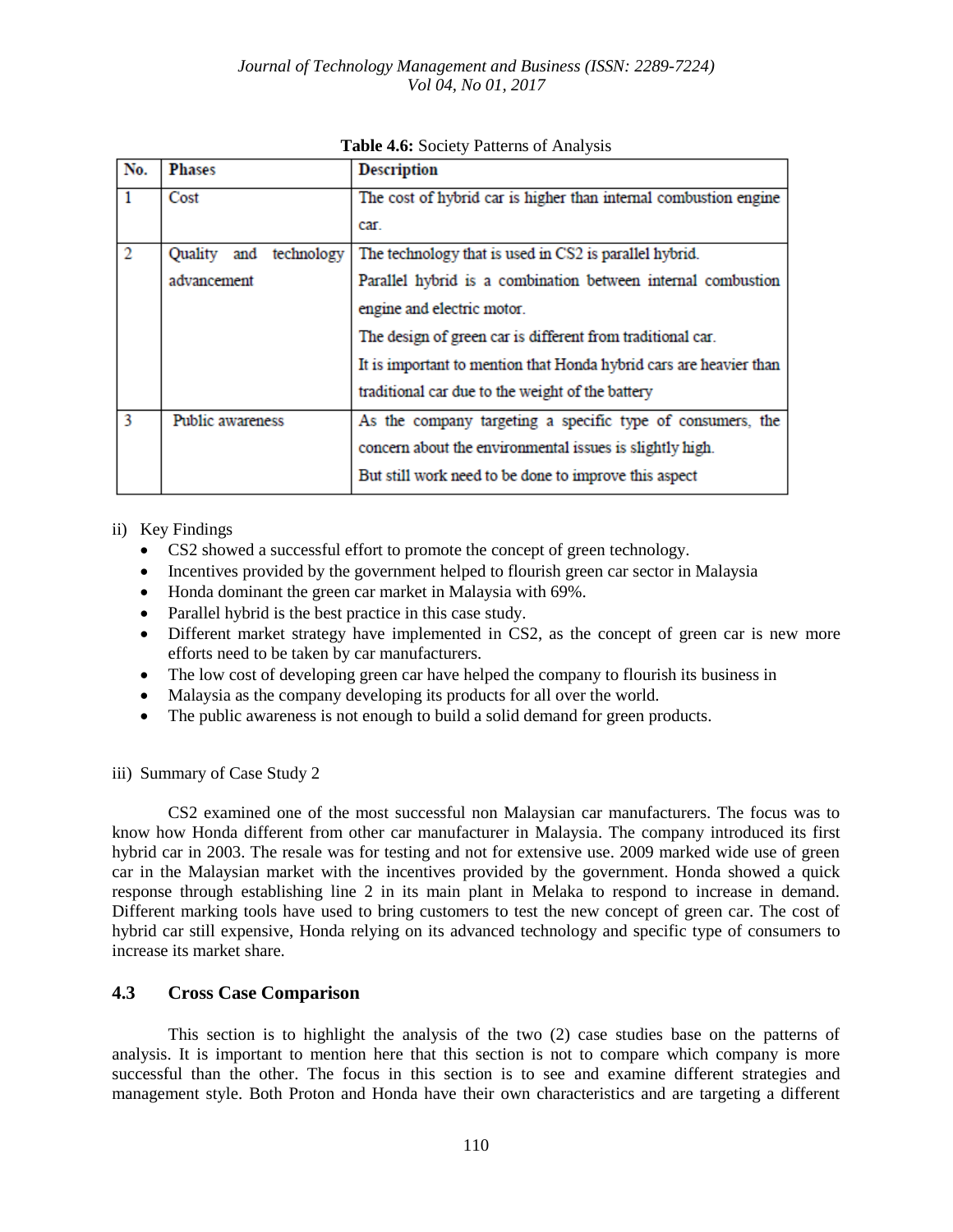market segment. Capabilities in terms of technology, brand and experience are also different which require the researcher to be very careful not to bias in this research and not to favor one company over the other.

**Table 4.7:** Cross case analysis

|     |                            | Governmental Role |                 |
|-----|----------------------------|-------------------|-----------------|
| No. | <b>Phases</b>              | CS1               | CS <sub>2</sub> |
|     | Fund and fiscal incentives |                   |                 |
|     | Rules and regulations      |                   |                 |
| 3   | Promoting the concept of   |                   |                 |
|     | green technology to the    |                   |                 |
|     | public                     |                   |                 |

|                         |                                       | <b>Private Sector</b> |  |
|-------------------------|---------------------------------------|-----------------------|--|
| $\overline{4}$          | Innovation (problem solving)          |                       |  |
| 5                       | Knowledge and skills<br>required      |                       |  |
| $\overline{6}$          | Investment                            |                       |  |
| $\overline{7}$          | Marketing                             |                       |  |
| $\overline{\mathbf{8}}$ | Customer satisfaction                 |                       |  |
|                         |                                       | Society               |  |
| $\overline{9}$          | Cost                                  |                       |  |
| 10                      | Quality and technology<br>advancement |                       |  |
| 11                      | Public awareness                      |                       |  |

| 5.0<br><b>Conclusion</b> |
|--------------------------|
|--------------------------|

Emphasis on higher utilization of renewable energy is of utmost importance. Malaysia's effort in promoting renewable energy is commendable and has earned praises from many quarters. However, in order to maintain its status as one of the leading producers of renewable energies in the world, there are still several key areas in which it will need to improvise. Malaysia is a nation with limited conventional energy resources while it is blessed with multiple RE resources. These resources, such as biomass, biogas, mini-hydro and solar, should be utilized to ensure a more sustainable energy supply. Although renewable energy is starting to emerge as fifth fuel energy in Malaysia, it is not considered as a significant power source yet and RE is still in the beginning stage industry within the country.

The Malaysian energy sector is still heavily dependent on non-renewable fuels, such as fossil fuels and natural gas, as sources of energy. In line with the objective of diversifying the sources of energy, renewable energy has been identified as an alternative source of energy which could have been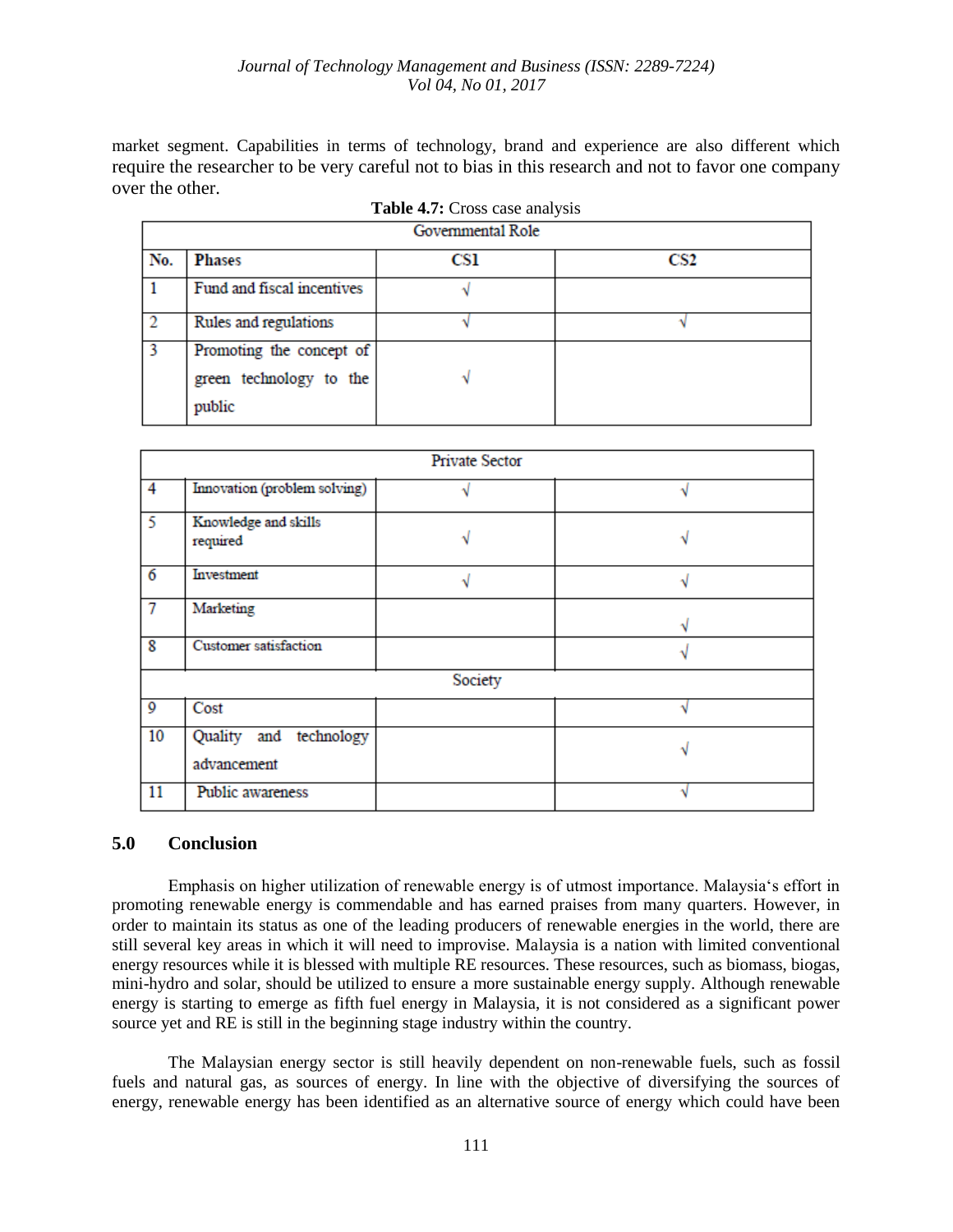promoted since the 8th Malaysian Plan, and while the Malaysian government has stimulated a variety of energy related policies and tried to sustain the energy demand the result is so far disappointing. In the 8th Malaysia Plan the Malaysian government fixed a target of 5% renewable energy of total energy in 2001- 2005. The government declared the 9th Malaysian Plan having the target of 5% renewable energy of total energy. The 10th Malaysian Plan has pointed out that —several new initiatives anchored upon the Renewable Energy Policy and Action Plan will be undertaken to achieve a renewable energy target of 985 MW by 2015, contributing 5.5% to Malaysia's total electricity generation mix. This target is approximately the same as the 8th Malaysian Plan target, which means that Malaysia has implemented some incentive-led policies and projects in terms of renewable energy, and some progress of renewable energy has occurred.

# **5.1 Limitation of study**

Two points to mark the limitations of this research which are sample of the study and data collection. The samples of this study are Proton and Honda. The results and findings could not be generalized to other companies due to the variance between companies in the automotive industry in Malaysia; however the research have achieved its goals by responding to the research aim through answering the research aim and research questions. The research can be used to spotlight on the automotive industry in Malaysia and how companies dealt with climate change issue. This study might provide the foundation for future research as well. For data collection, this research uses semi-structured interview as a method of data collection. Interview is a simple method of data collection. As this study achieved its aim about understanding the current situation of green technology in automotive industry, it should be highlighted that the result can be improve if more time have given during the interview session. As this research built on interview as a method of data collection, it is important to meet with those people how have the knowledge and the experience in the automotive industry in Malaysia, and in this case time offered is not enough to cover all the aspects of this research.

### **5.2 Recommendation**

Several recommendations to be suggested to enhance renewable energy practice in Malaysia:

- Establishing new research centers and institutions to study renewable energy in Malaysia, and what is the suited practice in Malaysian environment. Analyzing data and information in renewable energy and energy efficiency help to promote green technologies in the country.
- More funding policies and mechanisms are required in the field of renewable energy. Universities and R&D centers should be part of this effort. The government should allocate more funds in the educational level.
- Malaysia should take the initiative to launch Green brand. Malaysia was very successful in launching ―HALAL FOOD‖ brand. The researcher believe that Malaysia have the capabilities and the requirement to launch green brand that outlines the characteristics of green product\ service.
- In order to increase public awareness about the environment, programs that teach how to save the environment should be established in the schools and study institutions.
- Green exhibitions, trade shows dealing with green products\ services should be held regularly, marketing campaign should highlight the value of these products\ services.
- More attention should be given to green technologies in the process of technology transfer in Malaysia.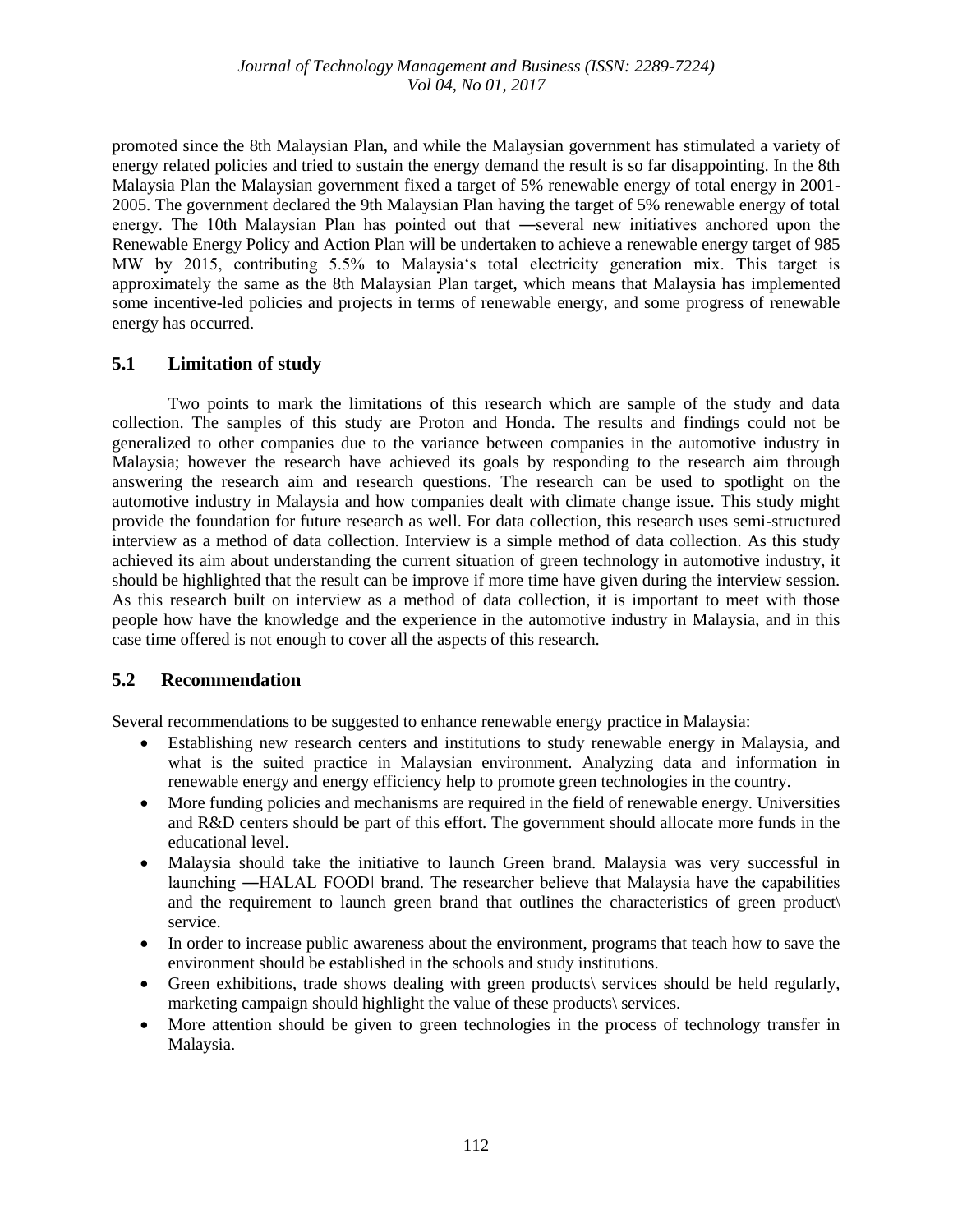# **References**

Arlene, F. (2005). Conducting research literature reviews from the internet to paper. Second edition, Saga publication, Inc.

Annette, B. et al., (2002). Systematic Reviews: What have they got to offer evidence based policy and practice? ESRC UK Centre for Evidence Based Policy and Practice.

Lizawati, A. (2012). The Influence of Environmental Knowledge and Concern on Green Purchase Intention the Role of Attitude as a Mediating Variable. British Journal of Arts and Social Sciences, ISSN: 2046-9578, Vol.7 No.2, retrieved, 28, December, 2012, from: http://www.bjournal.co.uk/paper/BJASS\_7\_2/BJASS\_07\_02\_05.pdf

Abdul Muhmin, A.G. (2007). Exploring consumer willingness to be environmentally friendly. International Journal of Consumer Studies, 31, 237-247.

Abdul Malek, B. (2011). Renewable Energy Development in Malaysia. Ministry of Energy, Green Technology and Water Malaysia (KeTTHA).

Azlan, A. et. al. (2009). Carbon Trading in Malaysia: Review of Policies and Practices.

Azman, A.Y. et al. (2011). Study of Renewable Energy Potential in Malaysia. IEEE First Conference on Clean Energy and Technology CET, 978-1-4577-1354-51111\$26.00 2011 © IEEE

Abdul, R.M. and Lee, K.T. (2004). Energy policy for sustainable development in Malaysia. International Conference on Sustainable Energy and Environment (SEE).

Johari, A. et. al. (2011). Potential Use of Solar Photovoltaic in Peninsular Malaysia. IEEE First Conference on Clean Energy and Technology CET, 978-1-4577-1354-5/11/\$26.002011 © IEEE

Barbara, K. (2004). Procedures for Performing Systematic Reviews. Software Engineering Group Department of Computer Science, Keele University Technical Report TR/SE-0401 ISSN: 1353-7776, Empirical Software Engineering National ICT Australia Ltd.

Bang, H.K., Ellinger, A.E., Hadjimarcou, J. and Traichal, P.A. (2000). Consumer concern, knowledge, belief, and attitude toward renewable energy: An application of the reasoned action theory. Psychology and Marketing, Vol. 17 No. 6, pp. 449-68.

Beech, N. (2005). Research Methodology Course Note. Strathclyde Business School.

Bryan, B.K. (2011). Successful Models of Non-Governmental Organizations in Consultative Status: Best Practices on Climate Change. Retrieved, 8, December, 2012, from: http://csonet.org/content/documents/ClimateChange.pdf<br>Biomass Energy Center. (2008). Definition of biomass. Retrieved on 07.08.2012 fro

Biomass Energy Center. (2008). Definition of biomass. Retrieved on 07.08.2012 from http://www.biomassenergycentre.org.uk/portal/page?\_pageid=76,15049&\_dad=portal&\_schema =PORTAL

Bernama. (2011). Renewable energy bill passed, MBIPV project. Available at http://www.mbipv.net.my/newsl/2011/ApriIlRenewable%20Energy%20Bill%20Passed%204th%20April%2020 II.p M.

Badger, D. et. al, (2000). Should All Literature Reviews be Systematic? Evaluation and Research in Education, v14, p220-30 2000.

Chris, H. (1998). Doing a Literature Review: Releasing the Social Science Research Imagination. Saga publication, Inc.

Chitu, O. and Kira, S. (2010). A Guide to Conducting a Systematic Literature Review of Information Systems Research. Available at: http://ssrn.com/abstract=1954824.

Center for Climate and Energy Solutions. (2011). Tenth Session of the Conference of the Parties (COP) to the U.N. Framework Convention on Climate Change, COP 10 Summary. Retrieved on 22, November, 2012, from: http://www.c2es.org/international/negotiations/cop-10/summary

Conservation International. (2010). Outcome of Cancun Climate Negotiations. Retrieved on 17, November, 2012, from: http://www.conservation.org/Documents/CI\_analysis\_UNFCCC\_COP16\_Nov Dec 2010 Cancun outcomes.pdf

Chen, T. B. and Chai, L. T. (2010). Attitude towards the Environment and Green Products: Consumers' Perspective. Management Science and Engineering, 4(2), 27-39.

Dodd, N. (2008), Community Energy: Urban Planning for a Low Carbon Future, URBED, Oldham.

Dan van der Horst, (2008). Social enterprise and renewable energy: Emerging initiatives and communities of practice. Social Enterprise Journal, Vol. 4 Iss: 3 pp. 171 – 185.

Daniel, B. (2012). The History of the Global Climate Change Regime. Retrieved, 9, December, 2012, from: http://graduateinstitute.ch/webdav/site/iheid/shared/iheid/800/luterbacher/luterbacher%20chapter %202%20102.pdf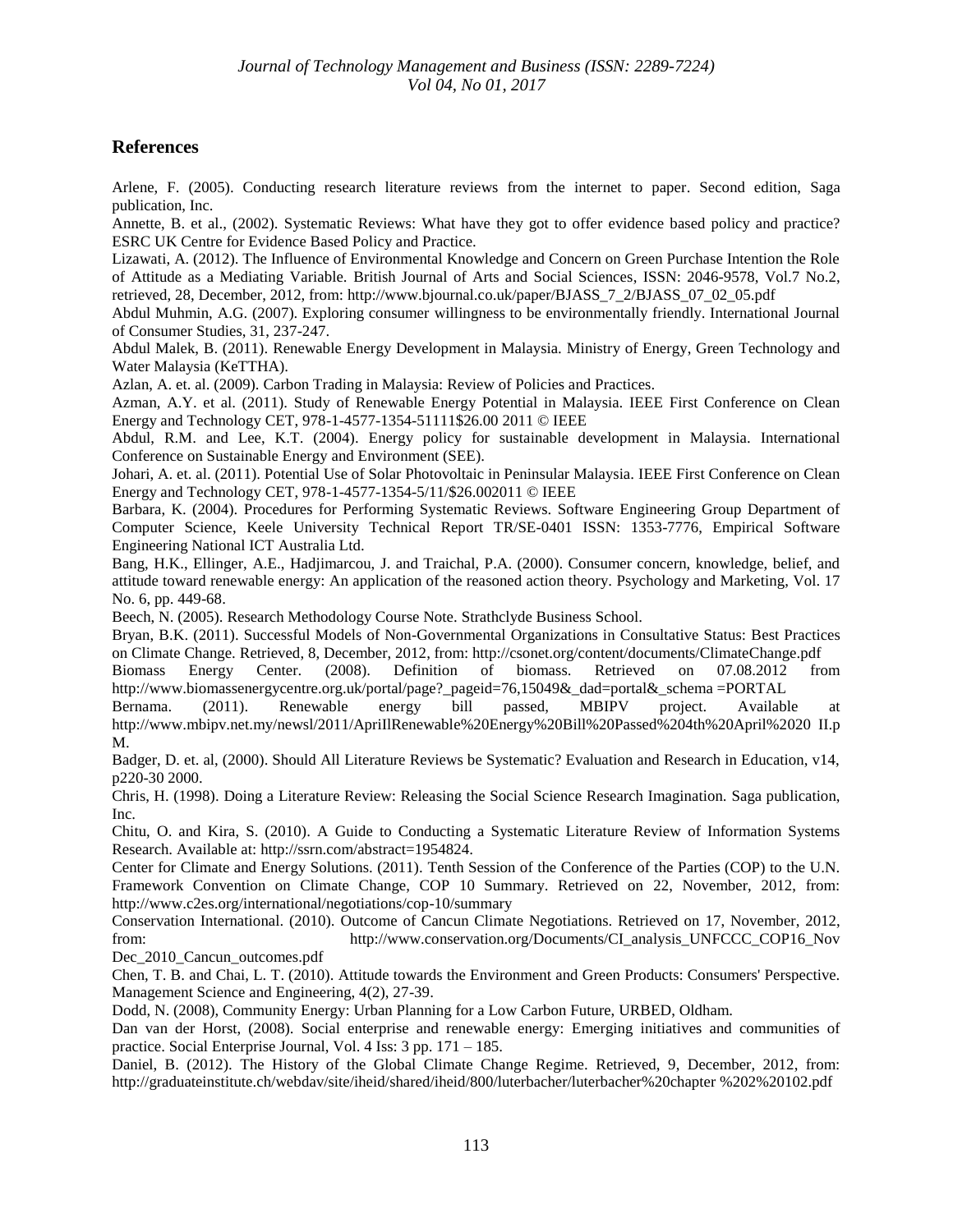Demirbas, A. (2009). Political, economic and environmental impacts of biofuels: A review. Applied Energy 86: S108–S117. doi:10.1016/j.apenergy.2009.04.036

Earth Negotiations Bulletin, (2012). Summary of the Doha climate Change Conference. Published by the International Institute for Sustainable Development (IISD), Vol. 12 No. 567, retrieved, 5, January, 2012, from: http://www.iisd.ca/download/pdf/enb12567e.pdf

Earth Negotiations Bulletin, (2011). Summary of the Durban Climate Change Conference. Published by the International Institute for Sustainable Development (IISD), Vol. 12 No. 534, retrieved, 28, November, 2012, from: http://www.iisd.ca/download/pdf/enb12534e.pdf

Earth Negotiations Bulletin, (2010). Summary of the Cancun Climate Change Conference. Published by the International Institute for Sustainable Development (IISD), Vol. 12 No. 498, retrieved, 23, November, 2012, from: http://www.iisd.ca/download/pdf/enb12498e.pdf

Earth Negotiations Bulletin, (2009). Summary of the Copenhagen Climate Change Conference. Published by the International Institute for Sustainable Development (IISD), Vol. 12 No. 459, retrieved, 26, November, 2012, from: http://www.iisd.ca/download/pdf/enb12459e.pdf

Earth Negotiations Bulletin, (2002). Summary of the Eighth Conference of the Parties to the UN Framework Convention on Climate Change. Published by the International Institute for Sustainable Development (IISD), Vol. 12 No. 209, retrieved, 19, November, 2012, from: http://www.iisd.ca/download/pdf/enb12209e.pdf

Earth Negotiations Bulletin, (2003). Summary of the Ninth Conference of the Parties to the UN. Published by the International Institute for Sustainable Development (IISD), Vol. 12 No. 234, retrieved, 19, November, 2012, from: http://www.iisd.ca/download/pdf/enb12209e.pdf

Framework Convention on Climate Change, (2005). Published by the International Institute for Sustainable Development (IISD), Vol. 12 No. 231. Retrieved on 17, November, 2012, from: http://www.gcrio.org/OnLnDoc/pdf/cop9summary.pdf

European Communities, (2007). The Montreal Protocol. Retrieved on 9, December, 2012, from: http://ec.europa.eu/clima/publications/docs/montreal\_prot\_en.pdf

Edith Brown Weiss, (2009). The Vienna Convention for the Protection of the Ozone Layer and the Montreal Protocol on Substances that Deplete the Ozone Layer. Retrieved on 9, December, 2012, from: http://untreaty.un.org/cod/avl/pdf/ha/vcpol/vcpol\_e.pdf

Kari, F. and Rasiah, R. (2008). Automobile emissions and the environment: The Malaysian experience of making choice about hydrogen and transport issues for developing countries. United Nations University Press.

Fact sheet: Climate change science, (2011). The status of climate change science todayl, United Nations Framework Convention on Climate Change (UNFCCC), Retrieved on 6 January, 2013, from: http://unfccc.int/files/press/backgrounders/application/pdf/press\_factsh\_science.pdf

GPA report, (2012). Promoting renewable energy via Malaysia's feed-in tariff (FiT). Green Products Asia. Retrieved on 13, January, 2013, from:

http://www.greenprospectsasia.com/GPA\_Reports/GGSR9%28FiT%29\_070512.pdf

Green Tech Malaysia, (2009). National Steering Committee On Climate Change (NSCCC). Retrieved on 18, October, 2012, from: http://cdm.greentechmalaysia.my/cdm-malaysia/nsccc.aspx

Global trends in renewable energy investment, (2011). Frankfurt school, UNDP collaborating enter for climate and sustainable energy finance.

Harris, C. (1998). Synthesizing research: A guide for literature reviews. Third edition, SAGE Publication Inc.

Honda Malaysia Sdn Bhd. (2012). Website. Retrieved on 12, February, 2013, from: http://www.honda.com.my/aboutus/careers/

Hervé, L.T. et. al., (2007). Historical Overview of Climate Change Science. Retrieved on 9, December, 2012, from: http://www.ipcc.ch/pdf/assessment-report/ar4/wg1/ar4-wg1-chapter1.pdf

Haslenda, H. and Wai, S.H. (2011). Renewable energy policies and initiatives for a sustainable energy future in Malaysia. SciVerse ScienceDirect, Renewable and Sustainable Energy Reviews 15 (2011), 4780– 4787.

Hitam, S. (1999). Sustainable energy policy and strategies: a prerequisite for the concerted development and promotion of the renewable energy in Malaysia. Available at www.epu.jpm.my

International Energy Agency. (2005). Catching Up: Priorities for Augmented Renewable Energy Research and Development, International Energy Agency, Paris.

Information Unit on Climate Change (IUCC). (1993). The Second World Climate Conference. Retrieved on 16, November, 2012, from: http://unfccc.int/resource/ccsites/senegal/fact/fs221.htm